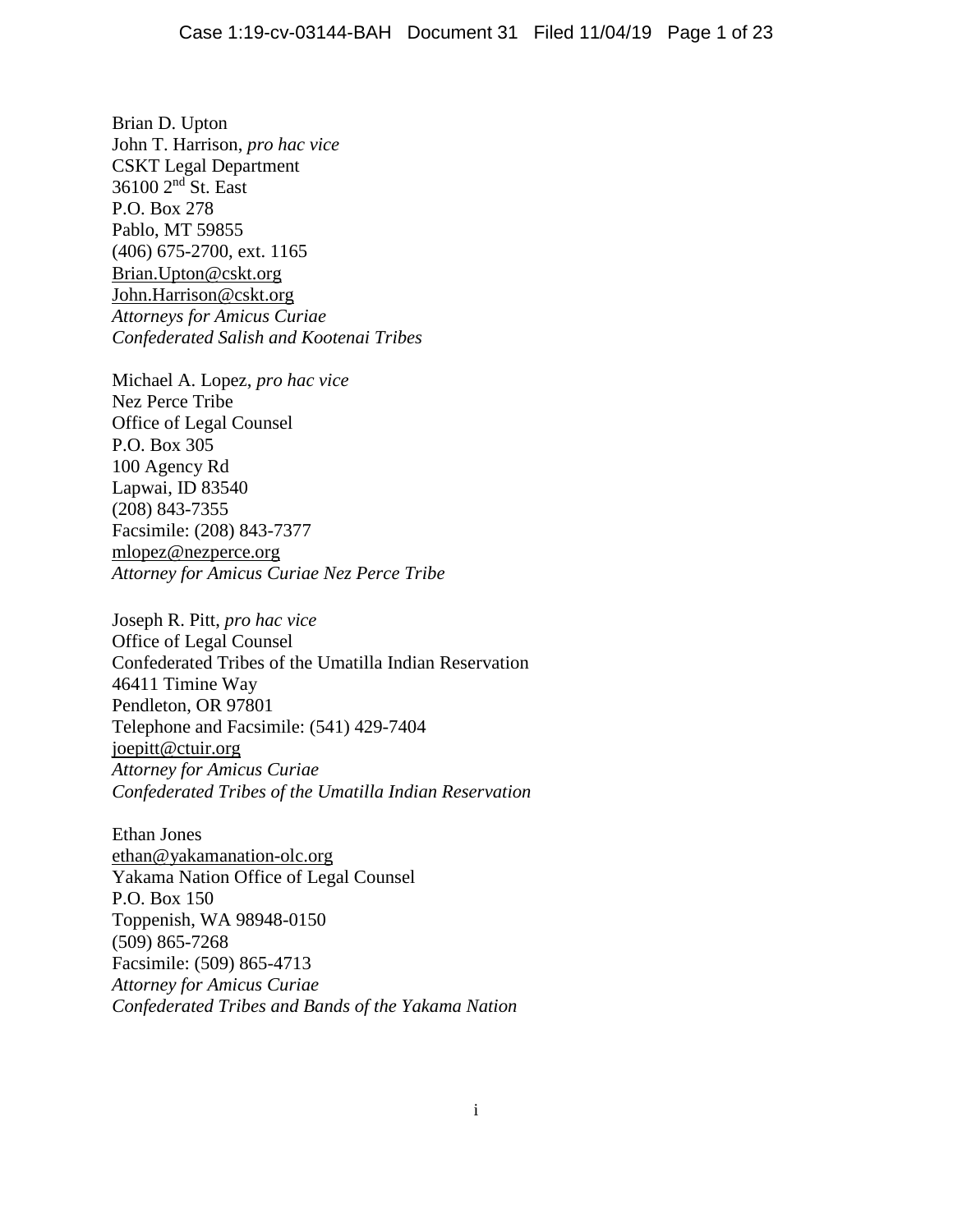### **IN THE UNITED STATES DISTRICT COURT FOR THE DISTRICT OF COLUMBIA**

NEIGHBORS AGAINST BISON SLAUGHTER, *et al.*, and Bonnie Lynn,

Plaintiffs,

v.

THE NATIONAL PARK SERVICE, *et al.*,

Defendants.

Case No. 01:19-cv-3144-BAH

**BRIEF OF** *AMICI CURIAE* **IN SUPPORT OF FEDERAL DEFENDANTS' CORRECTED OPPOSITION TO PLAINTIFFS' MOTION FOR A TEMPORARY RESTRAINING ORDER AND PRELIMINARY INJUNCTION**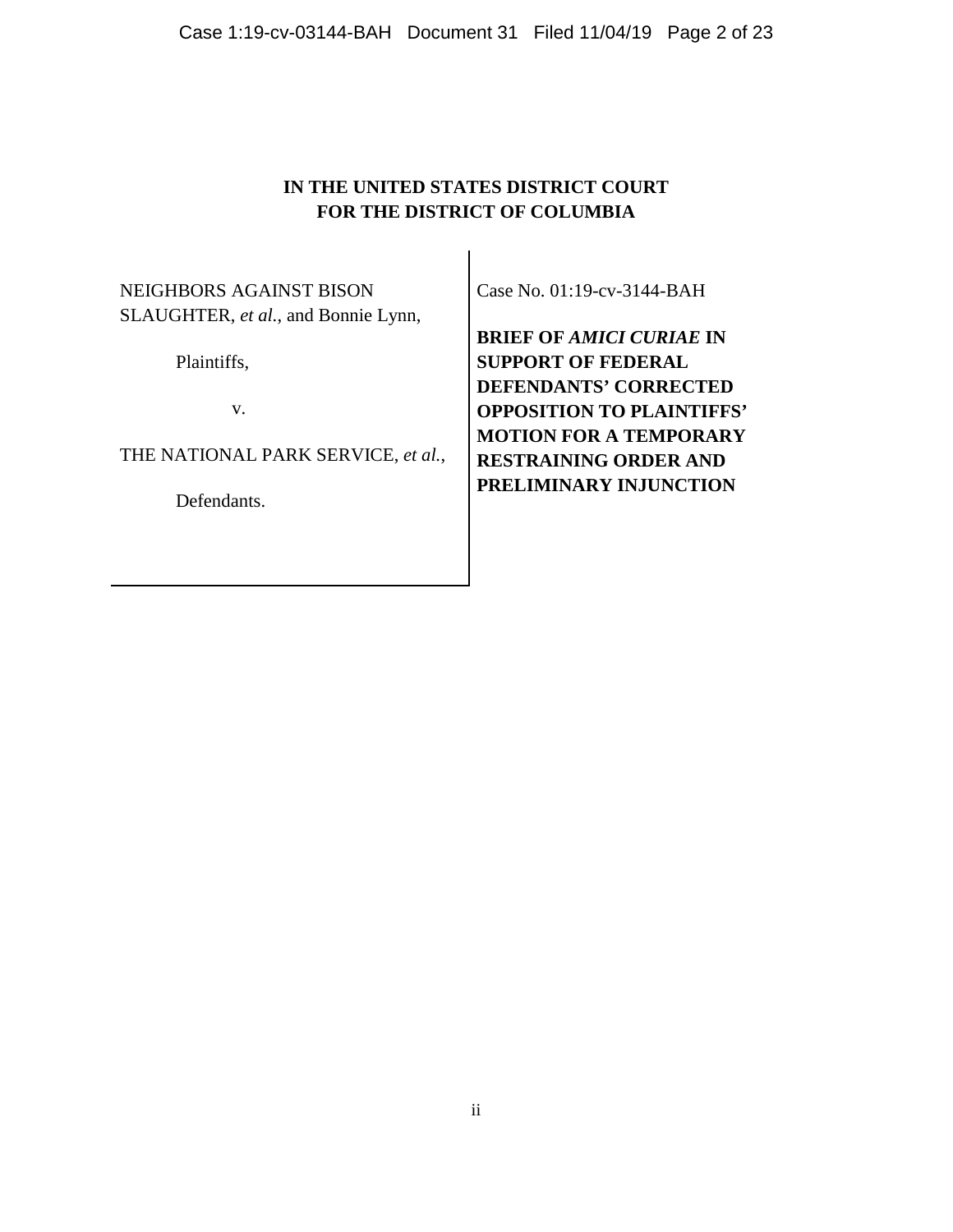## **TABLE OF CONTENTS**

| <i>Amici</i> Tribes will be substantially injured by an injunction given the importance of the treaty                                                                                               |  |
|-----------------------------------------------------------------------------------------------------------------------------------------------------------------------------------------------------|--|
| The balance of equities overwhelmingly favors denying Plaintiffs an injunction because of the<br>substantial efforts that the <i>Amici</i> Tribes have devoted to ensuring the safety of the hunt13 |  |
| Enjoining the bison hunt is contrary to the public interests in upholding tribal sovereignty and                                                                                                    |  |
|                                                                                                                                                                                                     |  |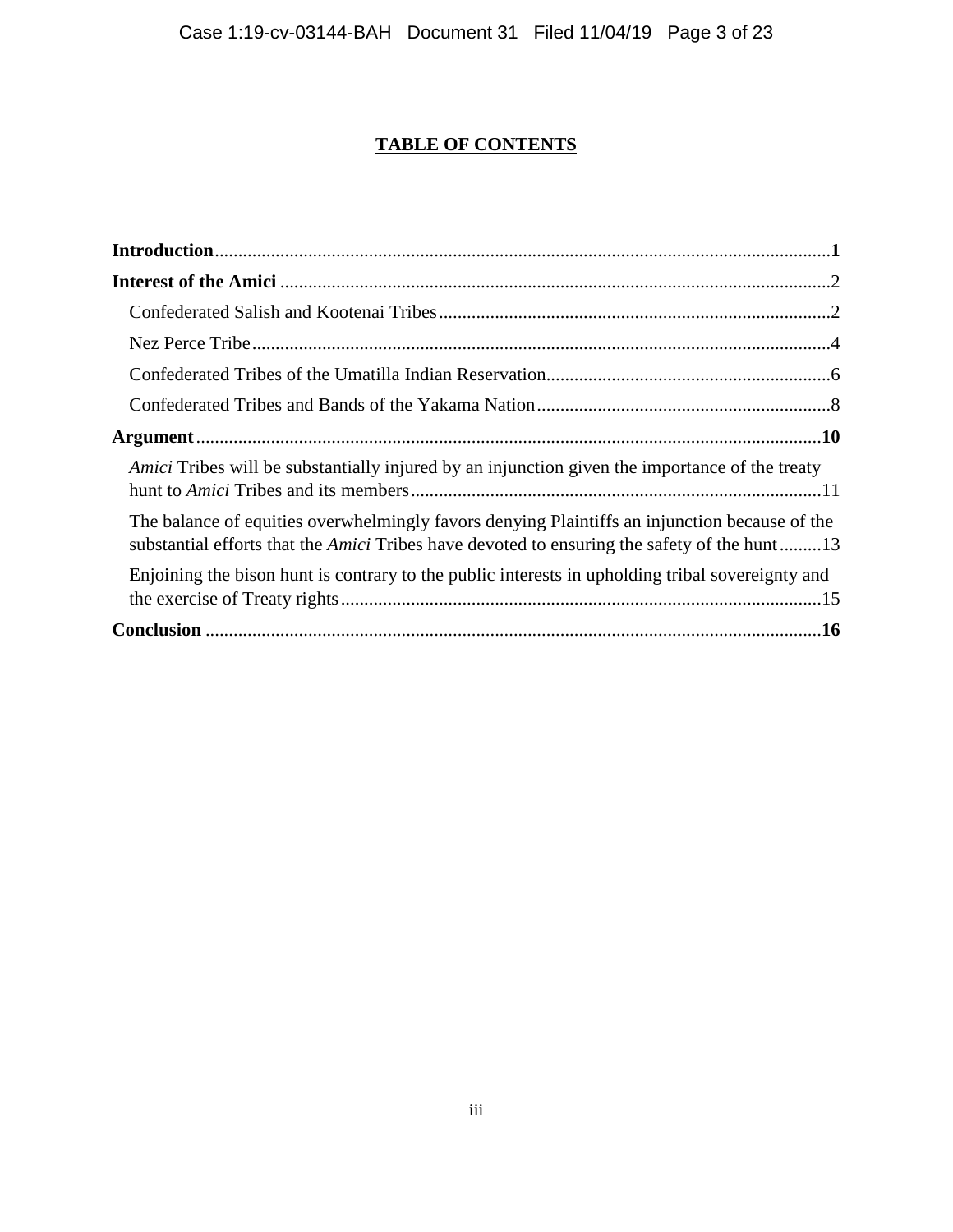## **TABLE OF AUTHORITIES**

## Cases

| Aamer v. Obama,                                                   |  |
|-------------------------------------------------------------------|--|
|                                                                   |  |
| Campo Band of Mission Indians v. United States,                   |  |
|                                                                   |  |
| CityFed Fin. Corp. v. Office of Thrift Supervision,               |  |
|                                                                   |  |
| Confederated Tribes of the Umatilla Indian Reservation v. Maison, |  |
|                                                                   |  |
| Holcomb v. Confederated Tribes of Umatilla Ind. Reservation,      |  |
|                                                                   |  |
| Parravano v. Babbitt,                                             |  |
|                                                                   |  |
| Seneca-Cayuga Tribe of Oklahoma v. State of Okl. ex rel Thompson, |  |
|                                                                   |  |
| State v. Arthur,                                                  |  |
|                                                                   |  |
| State v. Stasso,                                                  |  |
|                                                                   |  |
| United States v. State of Wash.,                                  |  |
|                                                                   |  |
| Ute Indian Tribe of the Uintah & Ouray Reservation v. Utah,       |  |
|                                                                   |  |
| Washington State Dep't of Licensing v. Cougar Den, Inc.,          |  |
|                                                                   |  |
| Winter v. Nat, Res. Def. Council, Inc.,                           |  |
|                                                                   |  |
| Yakama Indian Nation v. Flores,                                   |  |
|                                                                   |  |

## Statutes

# Other Authorities

| Treaty with the Flathead, Kootenay, and Upper Pend d'Oreilles Indians |  |
|-----------------------------------------------------------------------|--|
|                                                                       |  |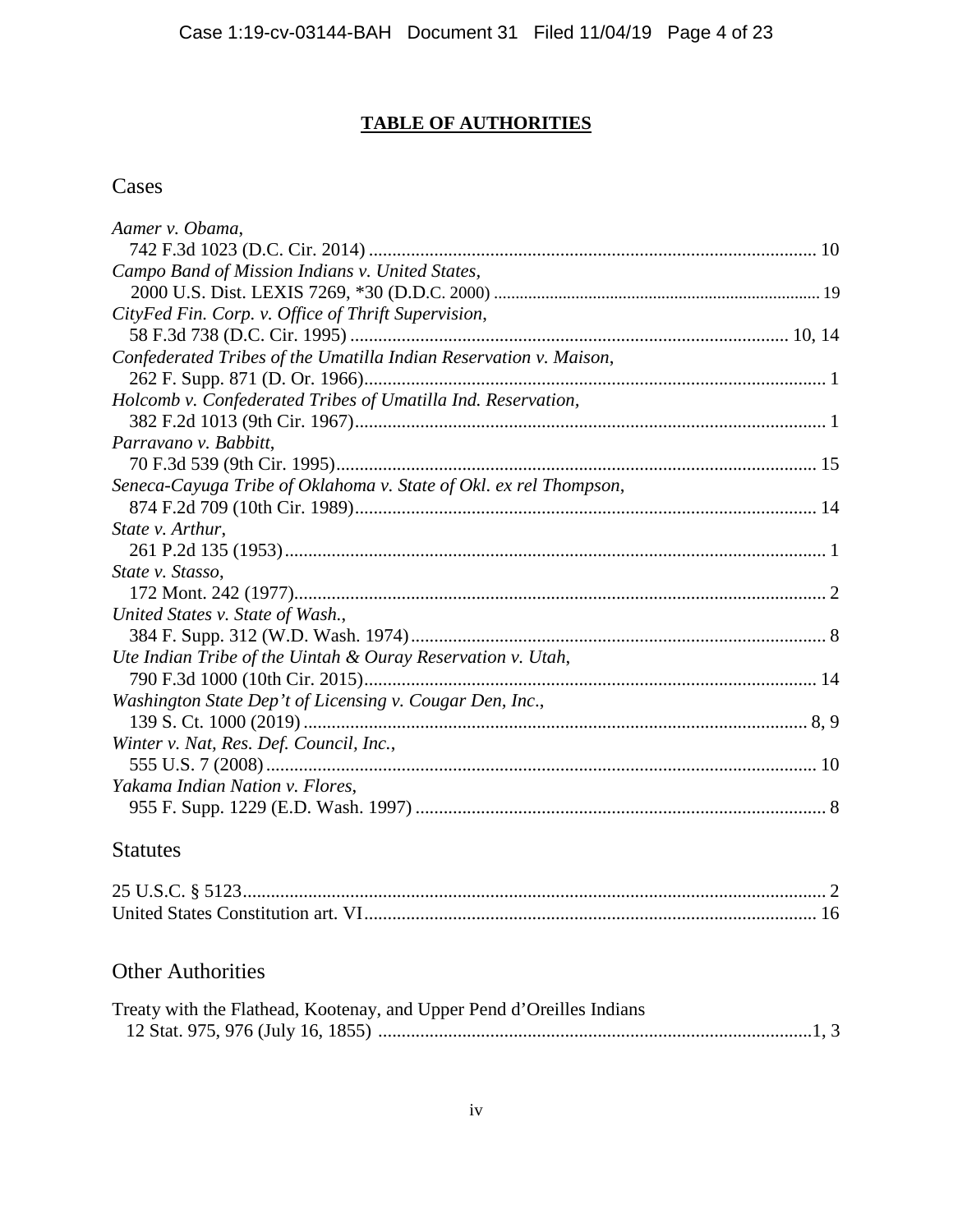| Treaty with the Nez Perces                                                                  |  |
|---------------------------------------------------------------------------------------------|--|
|                                                                                             |  |
| Treaty with the Yakamas                                                                     |  |
|                                                                                             |  |
| Treaty with the Walla-Walla, Cayuse, and Umatilla Tribes and Bands of Indians in Washington |  |
| and Oregon Territories                                                                      |  |
|                                                                                             |  |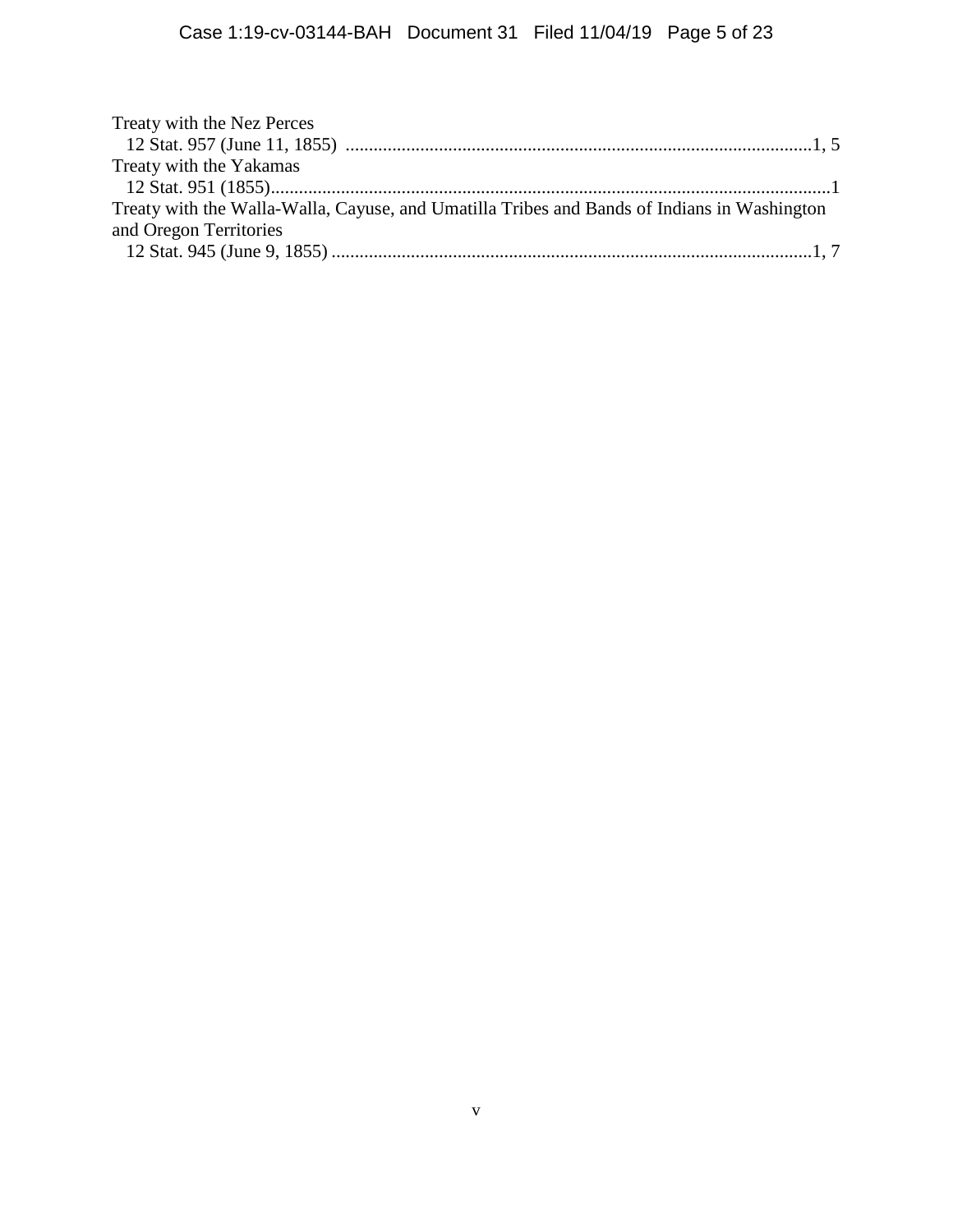#### **I. INTRODUCTION**

*Amici Curiae* Confederated Salish and Kootenai Tribes of the Flathead Reservation ("CSKT"), Nez Perce Tribe, Confederated Tribes and Bands of the Yakama Nation ("Yakama Nation"), and the Confederated Tribes of the Umatilla Indian Reservation ("CTUIR") (collectively, "*Amici* Tribes") are federally-recognized Indian tribes in the Inland Northwest, each of which is a signatory or political successor in interest for those tribes and bands that entered into several distinct treaties with the United States in 1855, commonly referred to as the "Stevens Treaties". [1](#page-5-0) *Amici* Tribes ceded vast amounts of their territories to the United States while reserving, among other guarantees, their rights to continue hunting outside their Treatycreated reservations on "unclaimed" or "open and unclaimed lands".[2](#page-5-1) Today, *Amici* Tribes continue to exercise their Treaty-reserved hunting rights on open and unclaimed lands, including an annual subsistence bison hunt in the Beattie Gulch area on Custer-Gallatin National Forest lands ("National Forest") adjacent to Yellowstone National Park in the present-day state of Montana.[3](#page-5-2) Consistent with their historical practices, *Amici* Tribes also manage and co-manage

<span id="page-5-0"></span><sup>&</sup>lt;sup>1</sup> Treaty with the Flathead, Kootenay, and Upper Pend d'Oreilles Indians, art. III, 12 Stat. 975, 976 (July 16, 1855) ("Hellgate Treaty"); Treaty with the Nez Perces, art. III, 12 Stat. 957, 958 (June 11, 1855) ("1855 Treaty"); Treaty with the Yakamas, art. III, 12 Stat. 951, 952 (1855) ("Treaty with the Yakamas); Treaty with the Walla-Walla, Cayuse, and Umatilla Tribes and Bands of Indians in Washington and Oregon Territories, art. I, 12 Stat. 945, 946 (June 9, 1855).

<span id="page-5-1"></span> $^{2}$ *Id*.

<span id="page-5-2"></span><sup>&</sup>lt;sup>3</sup> Federal and state courts have long recognized National Forests as subject to reserved Indian treaty hunting rights. *See e.g., State v. Arthur*, 261 P.2d 135 (1953), *cert. denied*, 347 U.S. 937 (1954)(interpreting treaty language reserving the Nez Perce Tribe's right to hunt on "open and unclaimed land" as expressly encompassing National Forest land); *Confederated Tribes of the Umatilla Indian Reservation v. Maison*, 262 F. Supp. 871, 873 (D. Or. 1966), *aff'd sub nom, Holcomb v. Confederated Tribes of Umatilla Ind. Reservation,* 382 F.2d 1013 (9th Cir. 1967)(interpreting treaty language reserved the CTUIR's right to hunt on "unclaimed" land included National Forest land); *State v. Stasso*, 172 Mont. 242, 245, 248 (1977)(interpreting treaty language reserving the CSKT's right to hunt on "open and unclaimed land" as encompassing National Forest lands).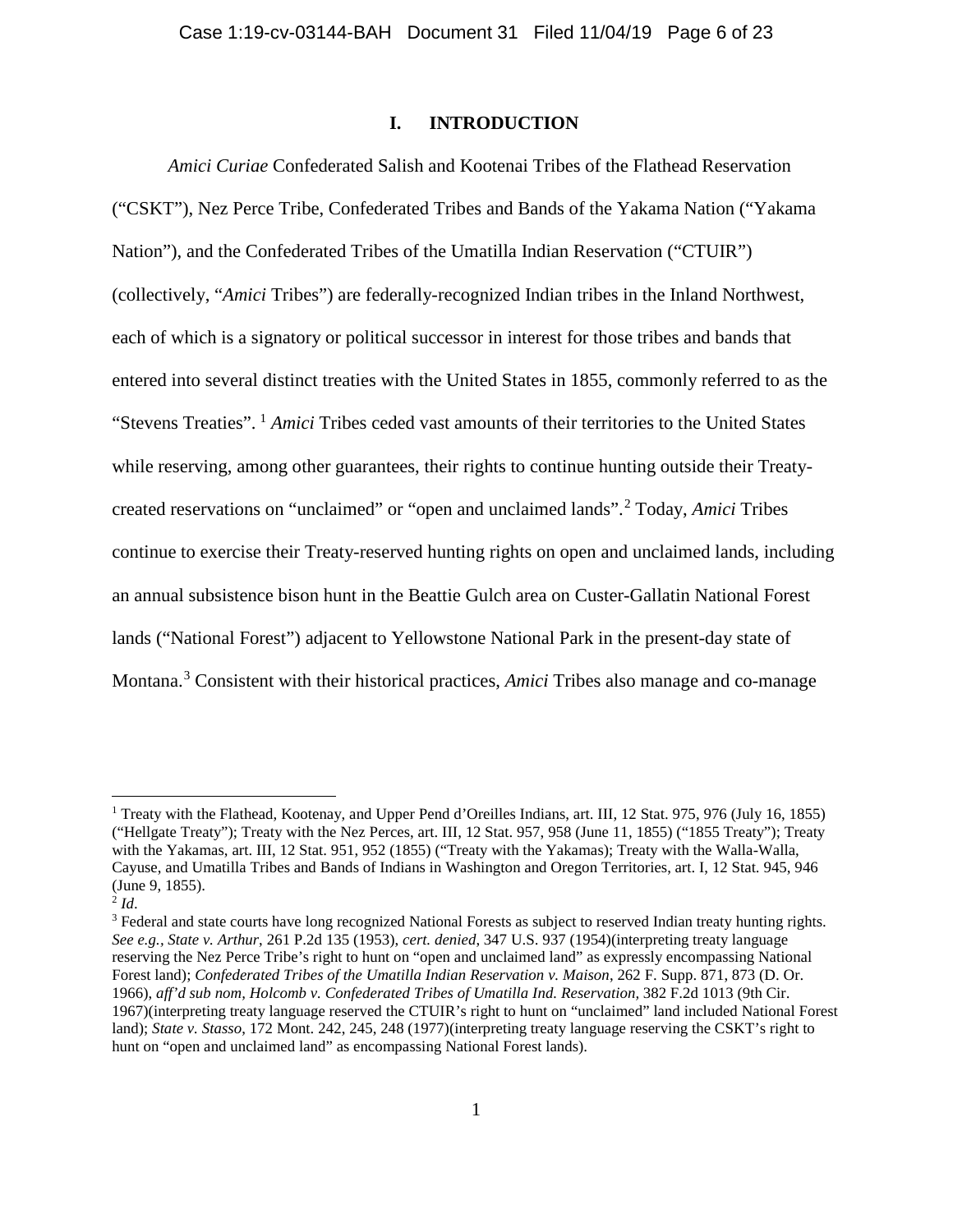#### Case 1:19-cv-03144-BAH Document 31 Filed 11/04/19 Page 7 of 23

their resources with their federal and state counterparts and assume the responsibilities that accompany their Treaty-reserved rights through tribal hunting regulations and other mechanisms.

*Amici* Tribes write separately to emphasize: (1) the continuing significance of Treatyreserved bison hunting, especially in the Beattie Gulch area on National Forest lands; and (2) Plaintiffs' request for an injunction and/or temporary restraining order should be denied because the balance of equities, avoiding substantial harm to the *Amici* Tribes, and the public interest weighs overwhelmingly in favor of honoring *Amici* Tribes' Treaty-reserved hunting rights.

This Court granted leave to file this brief pursuant to an Order issued November 1, 2019 and file in support of the Federal Defendants' brief in Opposition to Plaintiffs' Motion for Temporary Restraining Order and Preliminary Injunction ("Federal Defendants' Brief") Doc 25.[4](#page-6-0)

#### **II. INTEREST OF THE** *AMICI*[5](#page-6-1)

#### *1. Confederated Salish and Kootenai Tribes*

The CSKT is a federally recognized tribe organized pursuant to the Indian Reorganization Act of 1934, 25 U.S.C. § 5123. The CSKT is a confederation of the Bitterroot Salish, Kootenai, and Pend d'Oreilles Tribes. Their aboriginal territory includes what is now western Montana and parts of present day Wyoming, Idaho, and British Columbia. The CSKT is governed by a ten-member Tribal Council acting under the Constitution and By-Laws of the Confederated Salish and Kootenai Tribes. Article III of the Hellgate Treaty reserves to the CSKT

<span id="page-6-0"></span> <sup>4</sup> On November 1, 2019, Federal Defendants filed with this Court a Corrected Opposition to Plaintiffs' Motion for a Temporary Restraining Order and Preliminary Injunction, Doc 27-1. Amici Tribes will therefore instead refer to this brief as "Federal Defendants' Brief").

<span id="page-6-1"></span><sup>5</sup> The parties to this case have consented to the filing of this *Amicus Curiae* brief. Pursuant to LCvR 7(o) (5) and 26.1, Amici Tribes represent that no party to this case nor their counsel authored this brief in whole or in part and that no person other than Amici Tribes paid for or made a monetary contribution toward the preparation and submission of this brief.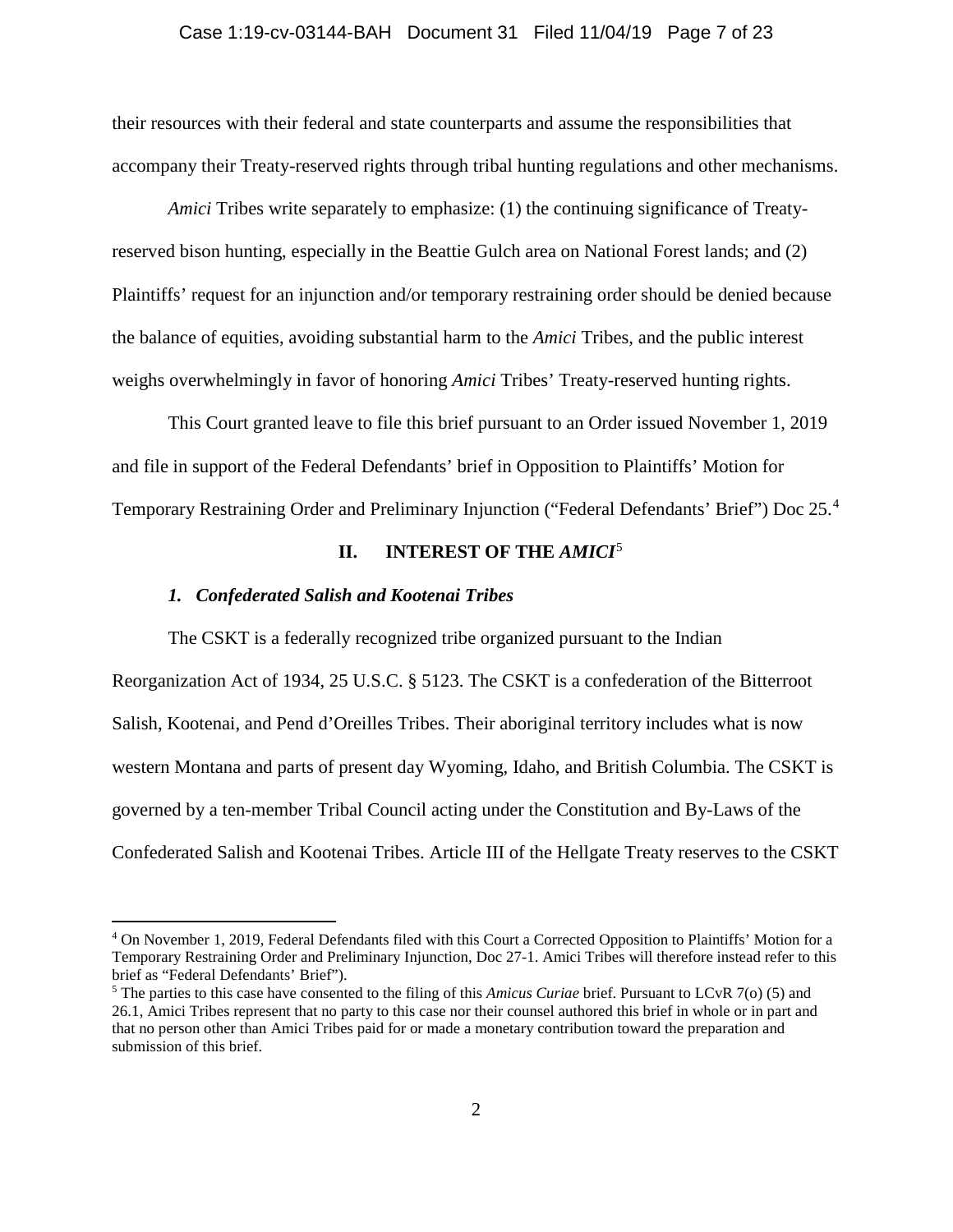#### Case 1:19-cv-03144-BAH Document 31 Filed 11/04/19 Page 8 of 23

the right to hunt off the Flathead Reservation on "open and unclaimed land" in "usual and accustomed places" throughout their aboriginal territory.<sup>[6](#page-7-0)</sup>

In 2007, the CSKT re-initiated its traditional bison hunt pursuant to off-reservation bison hunt regulations approved annually by the CSKT Tribal Council. Tribal members who wish to engage in the hunt are required to attend an annual bison hunt orientation. The CSKT regulations and orientation materials are available on the internet in order to assist potential tribal hunters and inform the general public and others who may be interested in how the CSKT conducts its bison hunt.[7](#page-7-1) The CSKT bison hunt orientation website provides a wealth of information regarding the CSKT cultural connection to the bison, and the current management regime for Yellowstone bison, along with hunt maps and regulations Tribal members will need for their bison hunt. The CSKT consider the Yellowstone bison hunt a subsistence hunt and part of maintaining CSKT cultural traditions and lifeways.[8](#page-7-2) The CSKT bison hunt season runs from September 1 through the end of January of each winter season.<sup>[9](#page-7-3)</sup> As an Interagency Bison Management Program ("IBMP") member and a sovereign managing a bison hunt, the CSKT have a significant interest in the outcome of any litigation that could harm hunting opportunities for CSKT tribal members on the limited National Forest land available for bison hunting, particularly since the 2019-20 CSKT bison hunt season has already begun.

<span id="page-7-0"></span> <sup>6</sup> *See,* fn 1, *supra*.

<span id="page-7-3"></span><span id="page-7-2"></span><span id="page-7-1"></span><sup>7</sup> *See,* [https://csktbisonhunt.org.](https://csktbisonhunt.org/) 8 *See,* [https://csktbisonhunt.org/Orientation.](https://csktbisonhunt.org/Orientation) 9 *See,* [https://csktbisonhunt.org/RegsMapsUpdates/.](https://csktbisonhunt.org/RegsMapsUpdates/)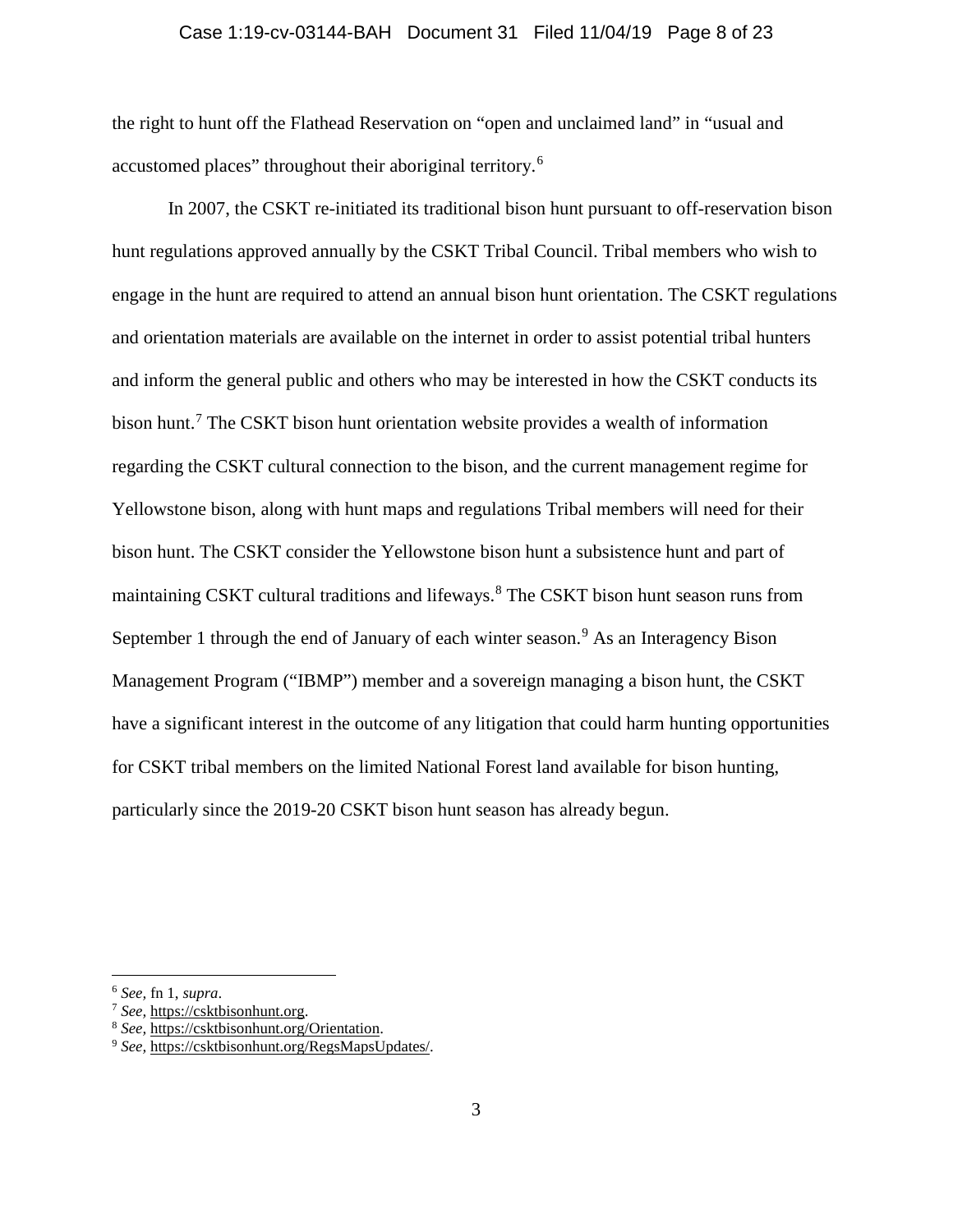#### *2. Nez Perce Tribe*

The Nez Perce Tribe is a federally-recognized Indian tribe with headquarters on the Nez Perce Reservation in Lapwai, Idaho. The Nez Perce people, the *Nimiipuu*, exclusively occupied, since time immemorial, thirteen million acres encompassing a large part of what is today Idaho, Oregon, and Washington—stretching from the Bitterroot Mountains to the Blue Mountains. Nez Perce also traveled far beyond this homeland to fish, hunt, gather, and pasture—frequently going east to what is today the state of Montana, and west along the Snake and Columbia rivers to the Pacific Ocean. Nez Perce actively maintain their connection to the land, water, and resources of their vast homeland. Seasonal rounds and migration patterns for cultural and subsistence uses are carefully coordinated to take full advantage of fish, wildlife, and root crops. These annual cycles correspond not only to the unique resource needs of the Nez Perce and the seasonal availability of their resources but also to the ceremonial activities and social gatherings that occur throughout the year. The Nez Perce's intimate knowledge and continuous use of their homeland over millennia has created a unique and reverential bond between people and place that defines Nez Perce culture and identity.

Among the principal species the Nez Perce Tribe have and continue to hunt is bison. Bison are a culturally-significant animal to the Nez Perce people and are an important food in the traditional Nez Perce diet. Historically, the Nez Perce would make the long journey east on the Lolo Trail across the Bitterroot Mountains in what is now Montana. There, the Nez Perce hunted bison with the CSKT, CTUIR, and Yakama Nation, sometimes staying for years at a time.

When the Nez Perce Tribe entered into a treaty with the United States in 1855, it sought to reserve the rights central to maintaining its culture and way of life. The 1855 Treaty reserved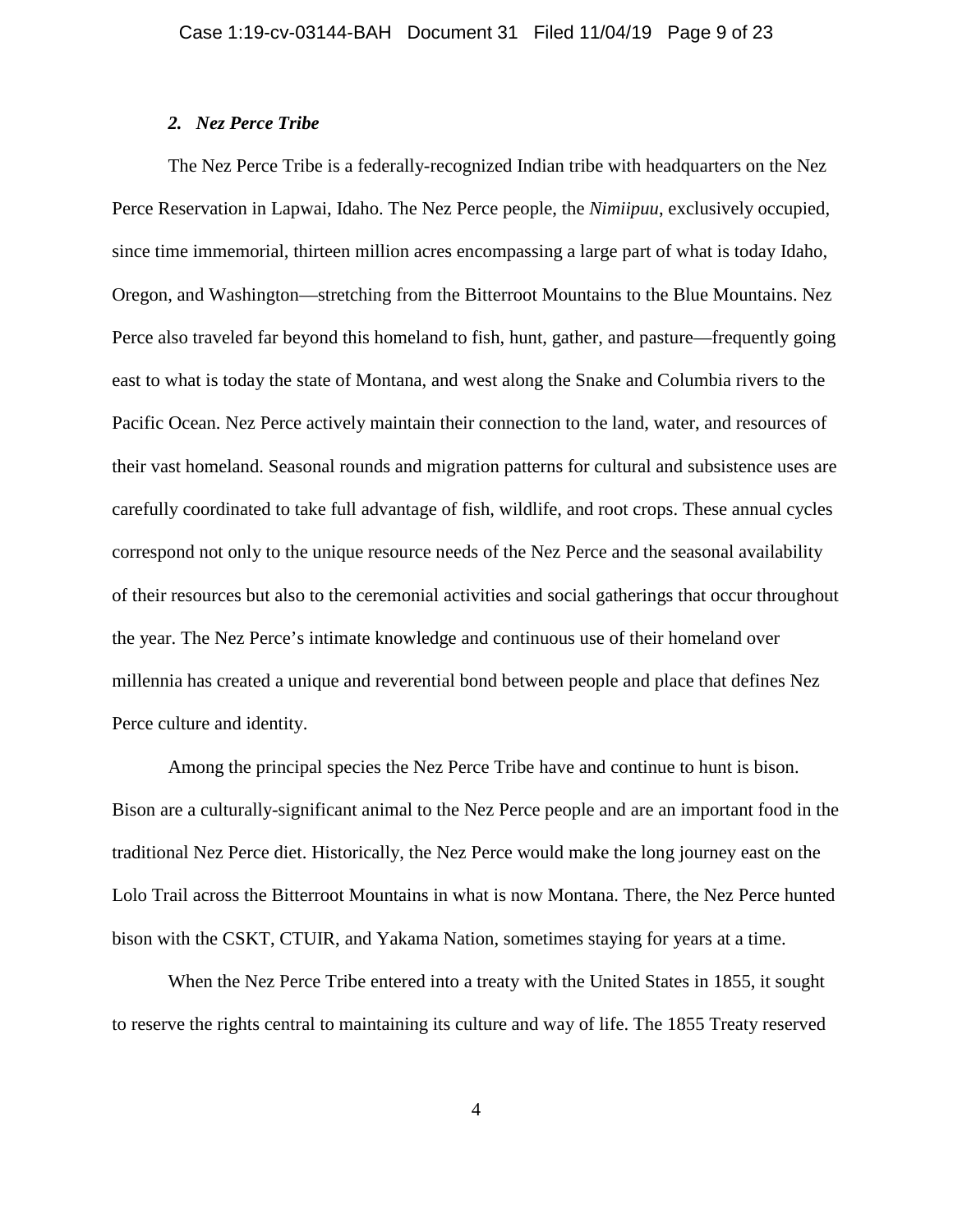#### Case 1:19-cv-03144-BAH Document 31 Filed 11/04/19 Page 10 of 23

to the Tribe, for its "exclusive use and benefit," 7.5 million acres of its more than thirteenmillion-acre homeland, including an area spanning present-day north-central Idaho, southeast Washington, and northeast Oregon, as well as the right to continue hunting outside the Treatycreated reservation "on open and unclaimed land".[10](#page-9-0)

In the minutes of the 1855 Treaty negotiations at what is now Walla Walla, Washington, Governor Isaac Stevens, the principal negotiator for the United States, expressly assured the Nez Perce leaders that the Nez Perce Tribe can kill game and go to the bison when they please on any lands not occupied by white settlers. Governor Stevens made this promise to Chief Looking Glass, one of the principal Nez Perce chiefs.<sup>[11](#page-9-1)</sup>

In 2006, the Nez Perce Tribe re-initiated its treaty bison hunt in the Greater Yellowstone Area with the support of the state of Montana. Since then, the Nez Perce Tribe has established an annual Treaty bison hunt, harvesting bison that naturally migrate out of Yellowstone National Park and onto adjacent National Forest lands, including Beattie Gulch.

In 2009, the Nez Perce Tribe joined the IBMP as a full voting partner. The Nez Perce Tribe requested a seat on the IBMP so that the Nez Perce Tribe's Treaty-reserved rights and cultural interests in bison are properly considered in any decisions or recommendations the IBMP makes regarding bison management in the Greater Yellowstone Area.

Since the Nez Perce Tribe re-initiated its Treaty bison hunt, Nez Perce Tribal members have travelled hundreds of miles to exercise their Treaty-reserved right to hunt bison on National Forest System lands in the Greater Yellowstone Area, including at Beattie Gulch. Nez Perce

<span id="page-9-0"></span> <sup>10</sup> *See,* fn <sup>1</sup>*, supra.*

<span id="page-9-1"></span><sup>11</sup> *The Official Proceedings of the Council in the Walla Walla Valley* (1855).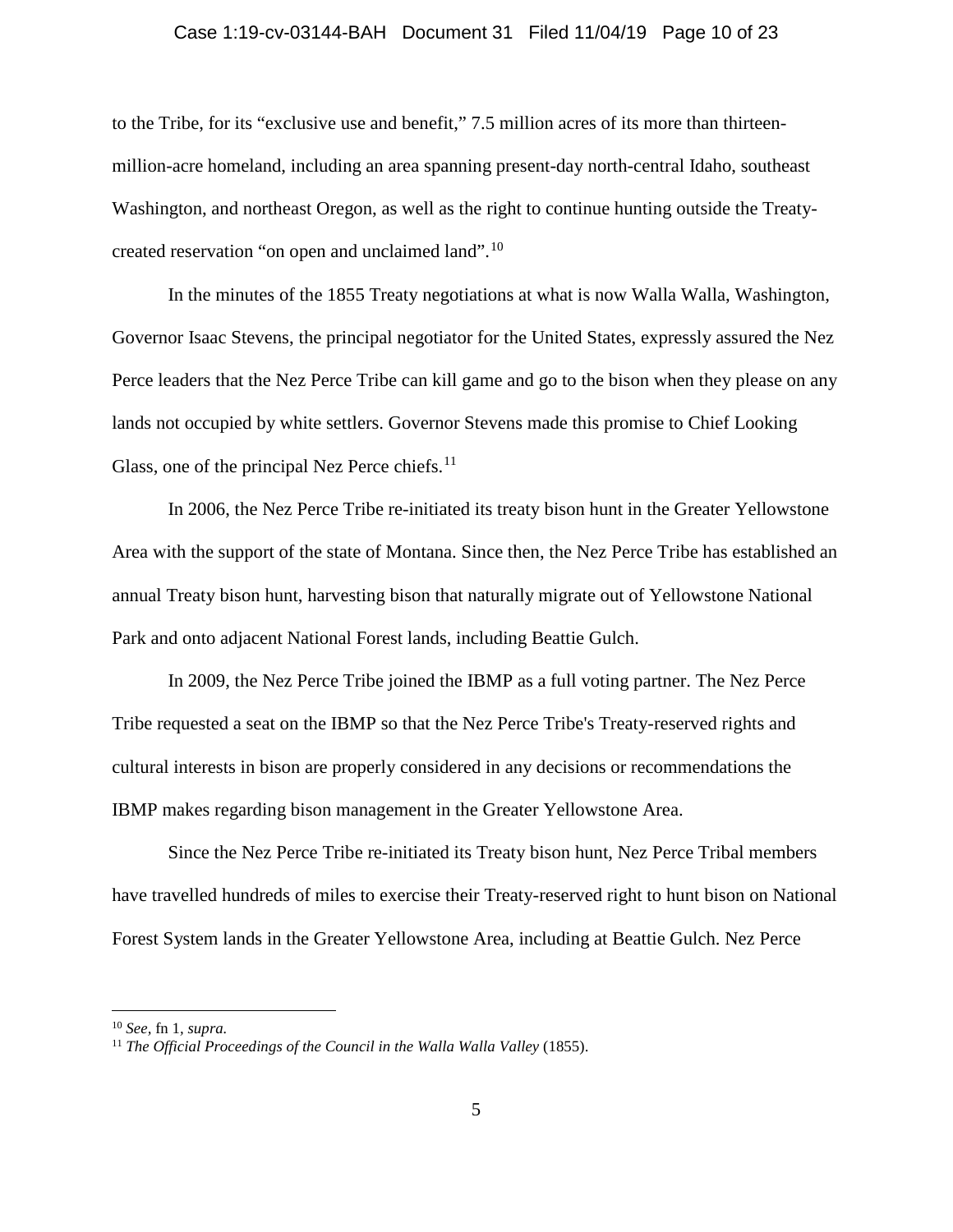#### Case 1:19-cv-03144-BAH Document 31 Filed 11/04/19 Page 11 of 23

Tribal members hunt bison for subsistence, spiritual, and cultural reasons–not for recreation. The Nez Perce Tribe's governing body, the Nez Perce Tribal Executive Committee, in consultation with the Nez Perce Tribe's Fish and Wildlife Commission, promulgate bison hunting regulations each year prior to authorizing a Treaty bison hunt. The Nez Perce Tribe's annual bison hunt generally runs from November through March and its regulations are publicly online.<sup>[12](#page-10-0)</sup> The Nez Perce Tribe's regulations provide, among other requirements, that Nez Perce Tribal members obtain a permit and attend a mandatory pre-hunt orientation session. To further ensure a safe and responsible hunt, the Nez Perce Tribe's regulations also require that its Conservation Enforcement Officers be present in the field whenever a Nez Perce Tribal member is participating in the Treaty bison hunt.

The Nez Perce Tribe views the annual Treaty bison hunt on the Custer-Gallatin National Forest, including Beattie Gulch, as a practice critical to maintaining the health, nutrition, culture, traditions, and lifeways of its members. The Nez Perce Tribe therefore has a significant interest in the outcome of any litigation that may restrict or otherwise negatively affect the exercise of its Treaty-reserved bison hunting rights now or in the future.

#### *3. Confederated Tribes of the Umatilla Indian Reservation*

The CTUIR is a federally-recognized Indian tribe with its homeland and governmental offices located on the Umatilla Indian Reservation in northeast Oregon. The CTUIR is a confederation of three tribes – the Umatilla, Cayuse, and Walla Walla – that entered into the 1855 Treaty of Walla Walla with the United States (12 Stat. 945). Article I of the CTUIR's

<span id="page-10-0"></span> <sup>12</sup> *See,* [https://www.nezperce.org//wp-content/uploads/2018/09/REGULATIONS-2018-19-Treaty-Buffalo-](https://www.nezperce.org/wp-content/uploads/2018/09/REGULATIONS-2018-19-Treaty-Buffalo-Hunt_Preliminary-Date-Changes-for-2018-19-Season.pdf)[Hunt\\_Preliminary-Date-Changes-for-2018-19-Season.pdf](https://www.nezperce.org/wp-content/uploads/2018/09/REGULATIONS-2018-19-Treaty-Buffalo-Hunt_Preliminary-Date-Changes-for-2018-19-Season.pdf) (last visited November 4, 2019).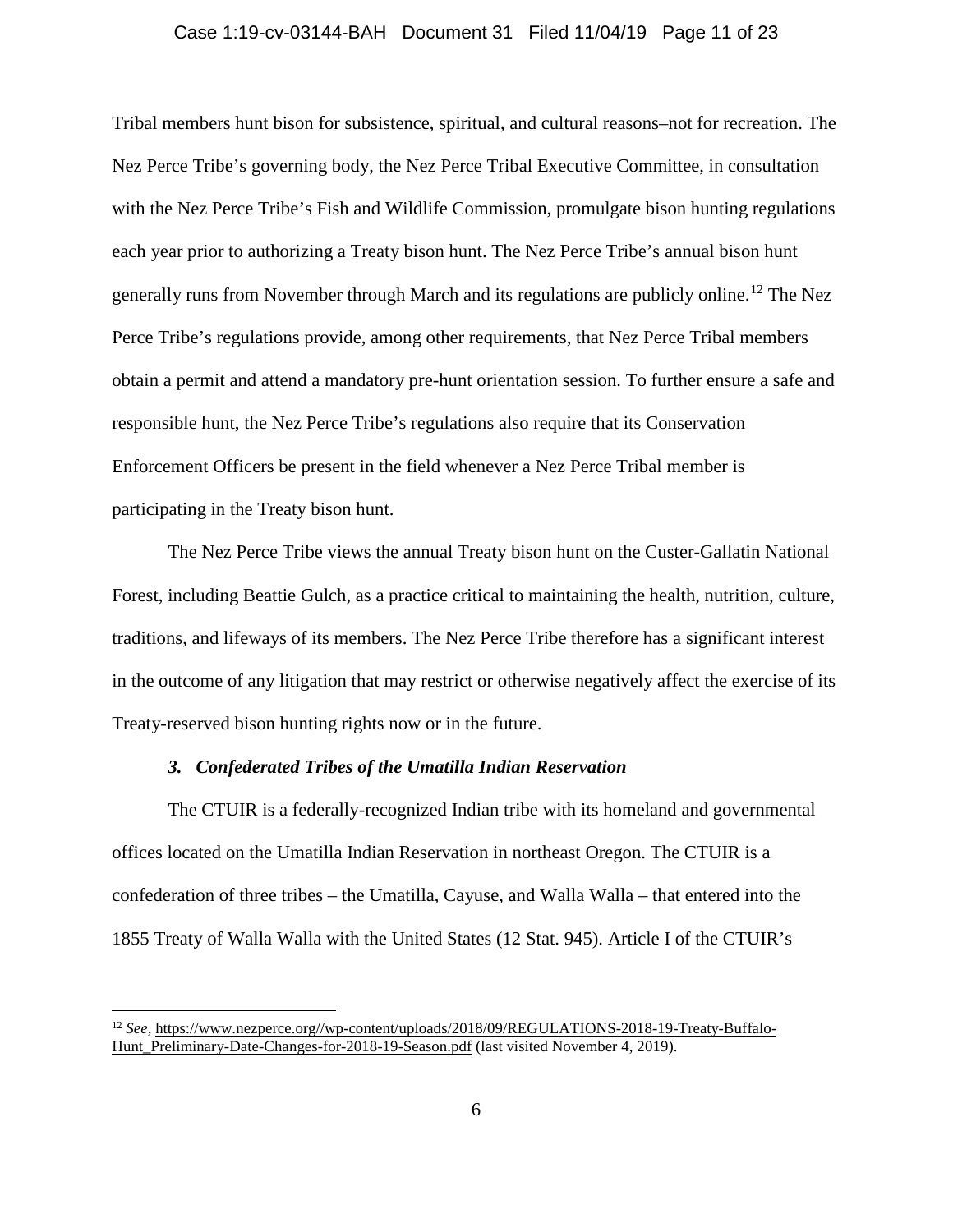#### Case 1:19-cv-03144-BAH Document 31 Filed 11/04/19 Page 12 of 23

Treaty reserved for its members the right to hunt on unclaimed lands outside of the boundary of the Umatilla Indian Reservation.<sup>[13](#page-11-0)</sup> Washington Territorial Governor Isaac I. Stevens, the lead treaty negotiator for the United States, represented clearly to the tribal negotiators that the Treaty would secure a continued right for members of the CTUIR to hunt bison in the Greater Yellowstone Area, stating "…we want you to have your roots and to get your berries, and to kill your game; we want you if you wish to mount your horses and go off to the buffalo plains..."<sup>[14](#page-11-1)</sup> Due to a variety of factors, including the decline of wild bison populations on unclaimed lands, the CTUIR's members were unable to exercise their Treaty right to harvest bison for a lengthy period post-Treaty.

The CTUIR began discussions with the state of Montana regarding reinitiating the exercise of its Treaty right to harvest bison in 2008 and the CTUIR's Fish and Wildlife Commission issued regulations opening a Treaty bison hunting season in 2010. Members of the CTUIR have engaged in hunting in the Beattie Gulch area in Gardiner, Montana each winter since 2010. The CTUIR's members hunt bison communally for subsistence and cultural needs – it is not a recreational or a trophy hunt. The CTUIR's 2019-2020 bison season runs from December 1, 2019 to February 28, 2020 and its regulations are publicly online.<sup>[15](#page-11-2)</sup> The CTUIR's regulations require hunters to obtain a permit, to hunt in parties of at least four individuals, and to attend mandatory pre-hunt orientation sessions focused on appropriate hunting practices and

<span id="page-11-0"></span><sup>&</sup>lt;sup>13</sup> "[T]he privilege of hunting, gathering roots and berries and pasturing their stock on unclaimed lands in common with citizens, is also secured to them." Treaty between the Cayuse, Umatilla, and Walla Walla Tribes, in Confederation, and the United States, June 9, 1855 (12 Stat. 945).

<span id="page-11-1"></span><sup>&</sup>lt;sup>14</sup> See, A True Copy of the Record of the Official Proceedings at the Council in the Walla Walla Valley, held jointly by Isaac I. Stevens Gov. & Supt. Indian Affairs O.T. on the part of the United States with the Tribes of Indians named in the Treaties made at that Council June 9<sup>th</sup> and 11<sup>th</sup> 1855, at page 12. <sup>15</sup>*See,* <https://ctuir.org/sites/default/files/HUNTING%20REGS%202019-20%20july%2011.pdf> (last visited

<span id="page-11-2"></span>November 4, 2019).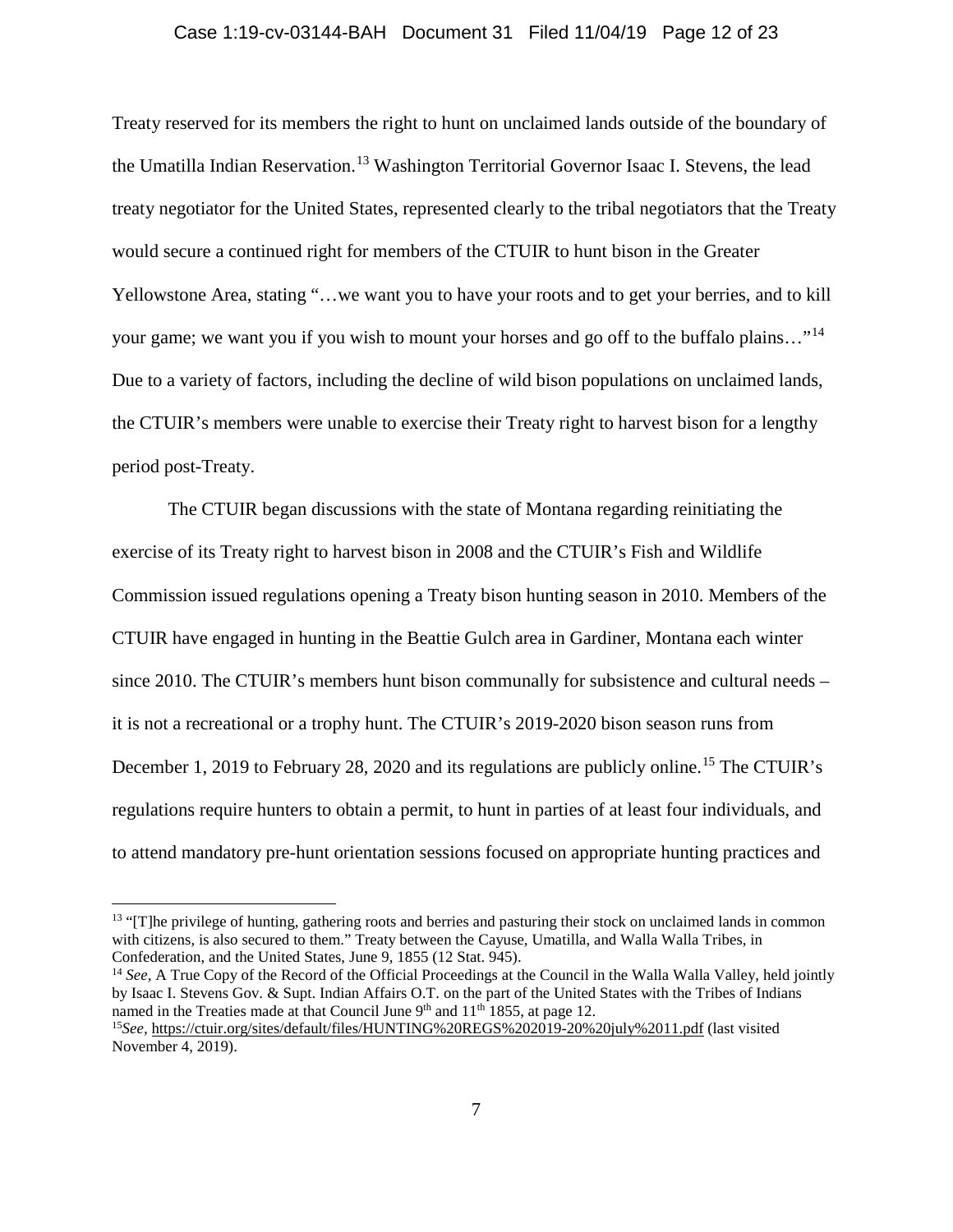#### Case 1:19-cv-03144-BAH Document 31 Filed 11/04/19 Page 13 of 23

safety measures. The Treaty bison hunt is of extreme cultural significance to the CTUIR and it has a significant interest in the outcome of any litigation that could impede or impact the exercise of its Treaty bison hunting rights now or in the future.

#### *4. Confederated Tribes and Bands of the Yakama Nation*

The Yakama Nation is a sovereign Native Nation federally recognized under the Treaty with the Yakamas. The Yakama Nation possesses inherent sovereignty, the scope of which extends to Treaty-reserved rights in its historic ancestral domains, i.e., those ceded and aboriginal lands where their ancestors fished, hunted, gathered roots, berries and medicines, pastured livestock, and engaged in trade. The tribal treaty negotiators knew that securing these off-reservation rights was crucial to guaranteeing the vitality of their culture and traditions as well as the livelihood of their future generations.

Article III of the Treaty with the Yakamas reserved to the Yakama people the right to maintain their traditional way of life within their ancestral domains, reserving the right of "hunting, gathering roots and berries, and pasturing their horses upon open and unclaimed lands". 12 Stat. 951, 953. The tribal treaty negotiators would have understood this provision to include the right to hunt *ts'uulam* – bison or buffalo – and therefore the Treaty with the Yakamas must be interpreted as such. *See Yakama Indian Nation v. Flores*, 955 F. Supp. 1229, 1238-39, 1262-63 (E.D. Wash. 1997), *aff'd sub nom. Cree v. Flores*, 157 F.3d 762 (9th Cir. 1998); *see also Washington State Dep't of Licensing v. Cougar Den, Inc*., 139 S. Ct. 1000, 1012, 1017 (2019). Since time immemorial, the fourteen original, free, and independent Native Nations that were later confederated as the Yakama Nation hunted *ts'uulam*, over their ancestral domains, including what is now Montana and Wyoming. *See Cougar Den, Inc.*, 139 S. Ct. at 1017 (citing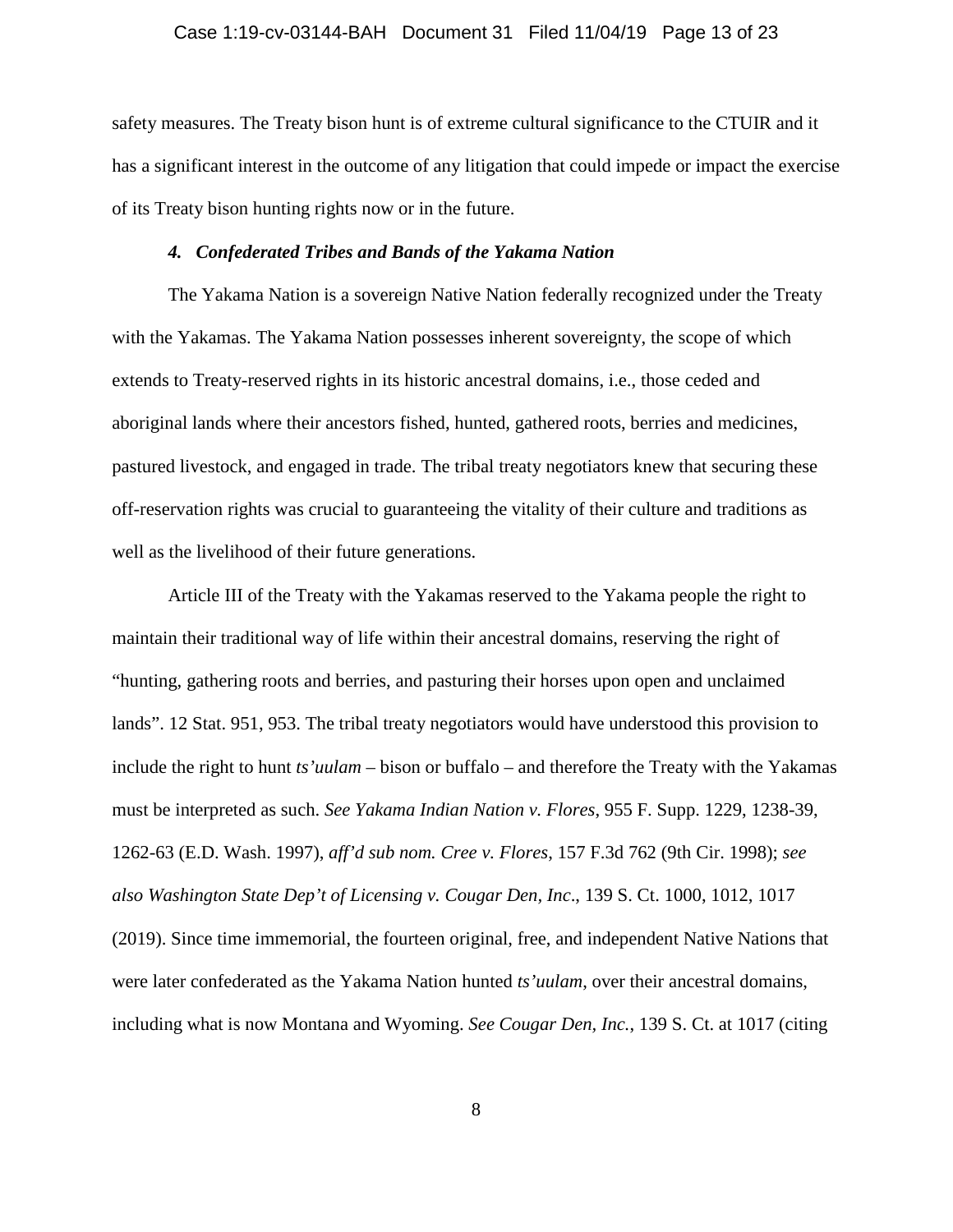#### Case 1:19-cv-03144-BAH Document 31 Filed 11/04/19 Page 14 of 23

*Yakama Indian Nation* 955 F. Supp. at 1262. This essential aspect of the Yakama peoples' traditional way of life was so critical that the subject of *ts'uulam* and the unrestricted ability to travel to the Plains and harvest *ts'uulam* was repeatedly broached during the 1855 treaty negotiations at the Walla Walla Treaty Council. *See Yakama Indian Nation*, 955 F. Supp. at 1243-44. In this way, Article III secured a solemn promise that "the Yak[a]mas would forever be able to continue the same off-reservation food gathering [] practices as to time, place, method, species and extent as they had or were exercising". *United States v. State of Wash.*, 384 F. Supp. 312, 380-81 (W.D. Wash. 1974), *aff'd and remanded*, 520 F.2d 676 (9th Cir. 1975); *see also Cougar Den, Inc*., 139 S. Ct. at 1012.

Article III of the Treaty with the Yakamas preserves a culture that relies on access to, and the responsible use of, the Creator's gifts of water, fish, game, roots, and berries. When the settlement of the Western United States caused the near extinction of *ts'uulam*, the Yakama Nation took it upon itself to take appropriate action and suspended its traditional hunt of *ts'uulam* until wild herd populations reached levels that could once again sustain the exercise of annual hunts. Despite this, the Yakama Nation preserved its cultural connection with *ts'uulam* by introducing and managing a healthy herd of the animal on the Yakama Reservation and by participating in the Inter-Tribal Buffalo Council.

In 2017, the Yakama Nation resumed exercise of its Treaty right to hunt *ts'uulam* for the first time in more than a century by sending a delegation of elected officials to participate in a ceremonial hunt in Beattie Gulch. Since then, the Yakama Nation has implemented a robust regulatory program to ensure that the exercise of this right, in Beattie Gulch and elsewhere, is done is a safe and respectful manner. The Yakama Nation's Fish and Wildlife Committee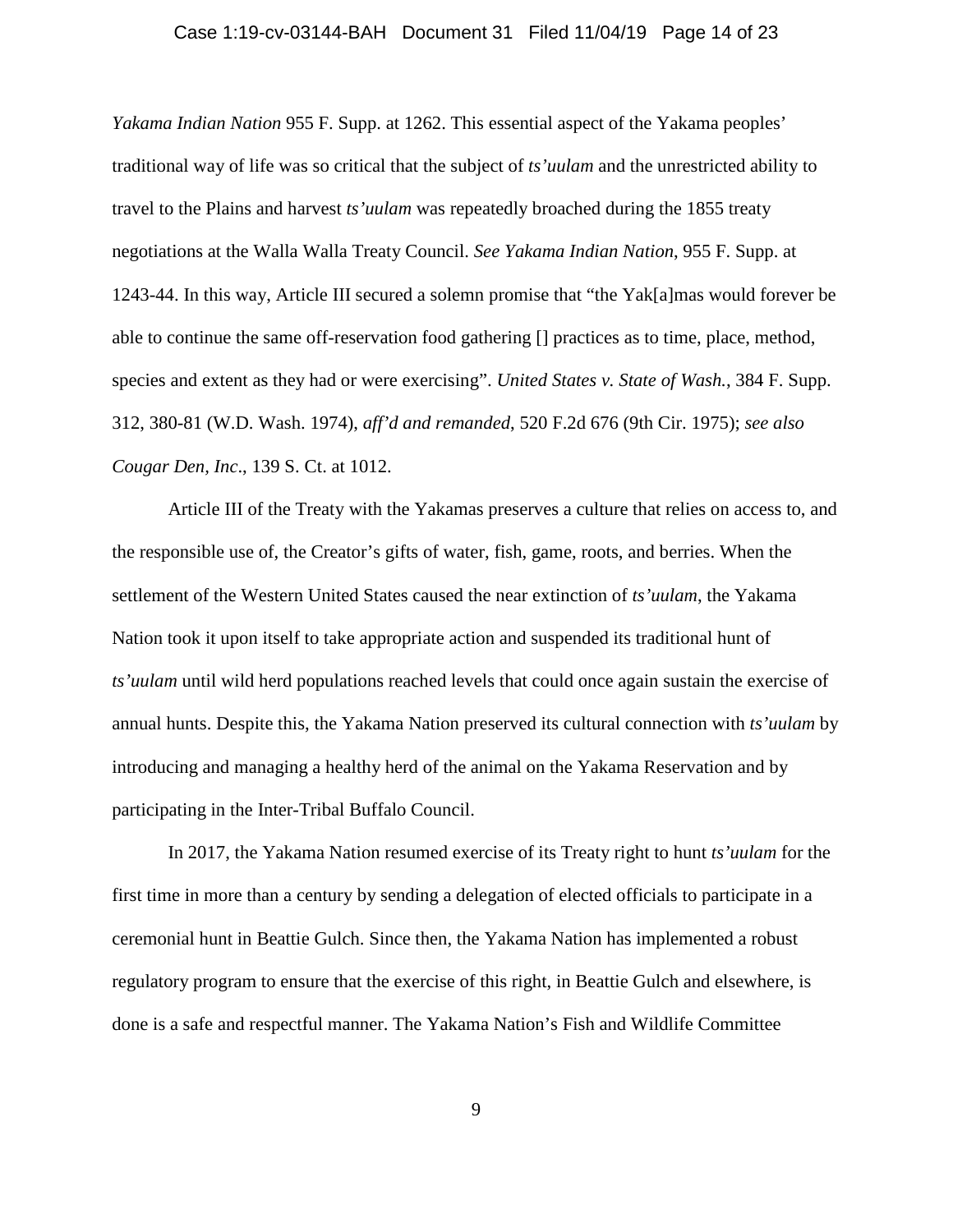#### Case 1:19-cv-03144-BAH Document 31 Filed 11/04/19 Page 15 of 23

reviews and adopts regulations each year to supplement the Yakama Nation's Wildlife Code and govern the hunt. Yakama members may only hunt *ts'uulam* during a designated season between the first Friday in December and the last Friday in February. Any member participating in the hunt must receive a permit and attend an orientation organized by the Yakama Nation's Wildlife, Range & Vegetation Resources Management Program , Game Wardens, and Office of Legal Counsel. The orientation materials, along with the 2019-2020 hunting regulations, are available online.[16](#page-14-0) During the hunt, Yakama members are prohibited from discharging firearms unless at a reasonably safe distance from roadways, structures, and persons.<sup>[17](#page-14-1)</sup> Yakama Nation Game Wardens, who accompany members during the hunt, are authorized to stop hunts to address any safety concerns.<sup>[18](#page-14-2)</sup> These regulatory mechanisms are meant to protect Yakama members, other hunters, and community members who reside near the hunting area.

The Yakama Nation's *ts'uulam* hunt is not a recreational activity. Instead, it is an exercise of a sacred and Treaty-reserved right by a sovereign nation. The Yakama Nation has already authorized a hunt for the 2019 to 2020 season. As such, the Yakama Nation has a significant interest in any proceedings that threaten to impact or affect its Treaty-reserved hunting activities, including those in Beattie Gulch.

#### **III. ARGUMENT**

A plaintiff seeking a preliminary injunction must make a "clear showing" that he or she is likely to succeed on the merits; that he or she will suffer irreparable harm in the absence of preliminary

<span id="page-14-0"></span> <sup>16</sup> *See,* [https://www.ynwildlife.org/](https://www.ynwildlife.org/%20pdf/Blodgett_Yakama%20Nation%20Tsoothlum%20(Bison)%20Hunt%20Orientation%20v1_DB.pdf) 

[pdf/Blodgett\\_Yakama%20Nation%20Tsoothlum%20\(Bison\)%20Hunt%20Orientation%20v1\\_DB.pdf](https://www.ynwildlife.org/%20pdf/Blodgett_Yakama%20Nation%20Tsoothlum%20(Bison)%20Hunt%20Orientation%20v1_DB.pdf) (last visited November 4, 2019).

<span id="page-14-1"></span><sup>&</sup>lt;sup>17</sup> Yakama 2019-2020 Bison Hunting Regulations, 2.

<span id="page-14-2"></span><sup>18</sup> Revised Yakama Code, § 32.122.01.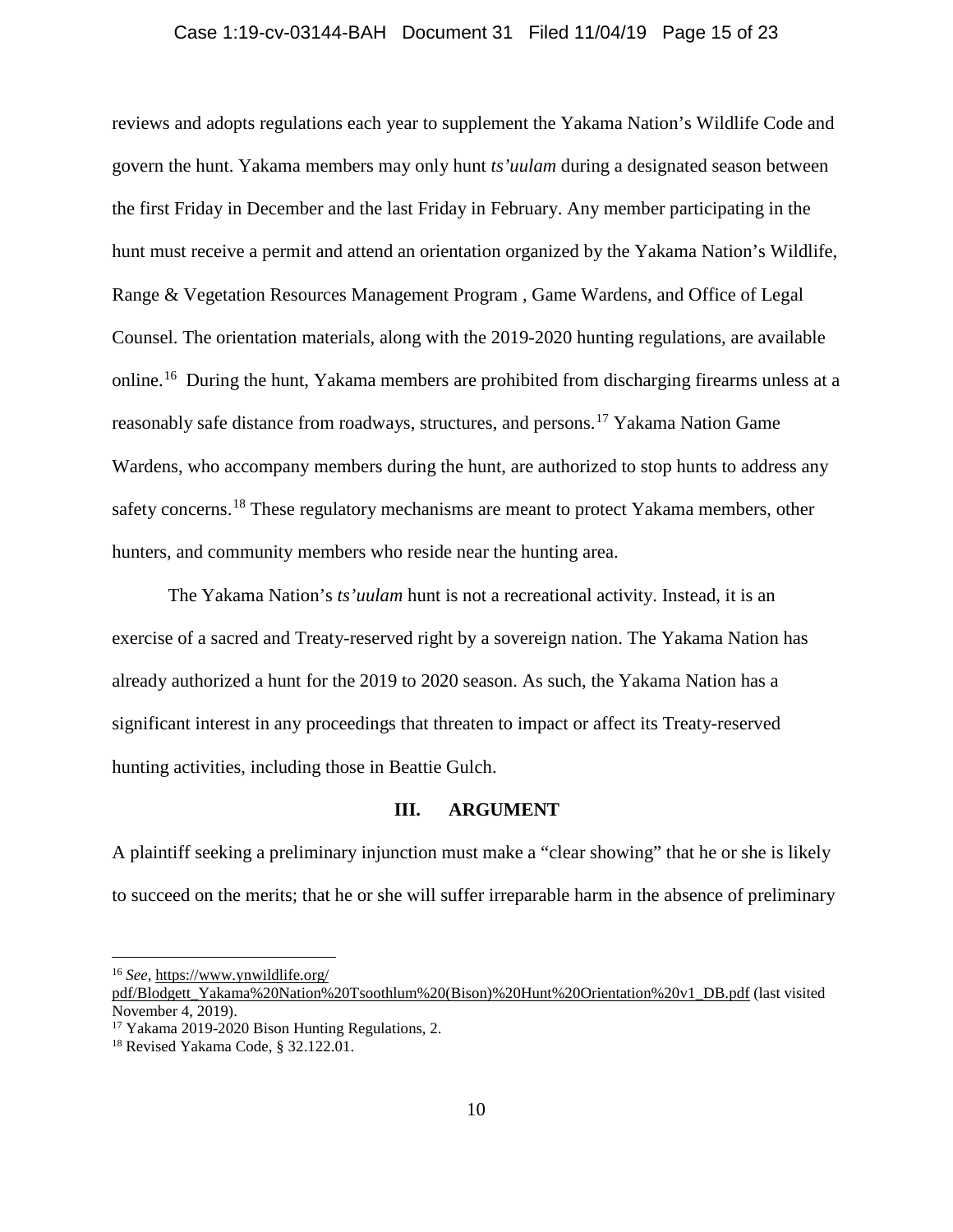#### Case 1:19-cv-03144-BAH Document 31 Filed 11/04/19 Page 16 of 23

relief; that the "balance of equities" tips in his or her favor; and that an injunction would serve the public interest. *Winter v. Nat, Res. Def. Council, Inc.*, 555 U.S. 7, 20, 22 (2008); *accord Aamer v. Obama*, 742 F.3d 1023, 1038 (D.C. Cir. 2014). To prevail, the plaintiff must also demonstrate "than an injunction would not substantially injure other interested parties." *CityFed Fin. Corp. v. Office of Thrift Supervision*, 58 F.3d 738 (D.C. Cir. 1995) (internal citation omitted).

# *1. Amici Tribes will be substantially injured by an injunction given the importance of the treaty hunt to Amici Tribes and its members.*

As Federal Defendants correctly observe in their Brief, tribal hunters – not Plaintiffs – will be substantially injured if this Court grants the extraordinary remedy of enjoining the tribal Treaty hunt in Beattie Gulch. Federal Defendants' Brief, 27-1 at 44. As a preliminary matter, *Amici* Tribes are not parties to this case, yet Plaintiffs' injunction request expressly targets an end to the tribal Treaty hunt in Beattie Gulch. Plaintiffs also never provided any notice to *Amici* Tribes before filing their lawsuit, even though Plaintiff Lynn has attended several IBMP meetings and is or should be well aware of *Amici* Tribes' participation in the IBMP and significant interest in managing their annual Treaty bison hunt.

Moreover, the harm to *Amici* Tribes will be substantial and irreparable. *Amici* Tribes have engaged in bison hunting in the Greater Yellowstone Ecosystem since time immemorial. *Amici* Tribes have deep and enduring ties to bison that are fundamentally rooted in each Tribe's unique culture, identity, and traditions. *Amici* Tribes accordingly hunt bison for subsistence and cultural purposes, not for recreation and certainly "do not scramble for a prize" as asserted by Plaintiffs. Plaintiffs' Brief, Doc. 4-1 at 6. Their members travel hundreds of miles each year for the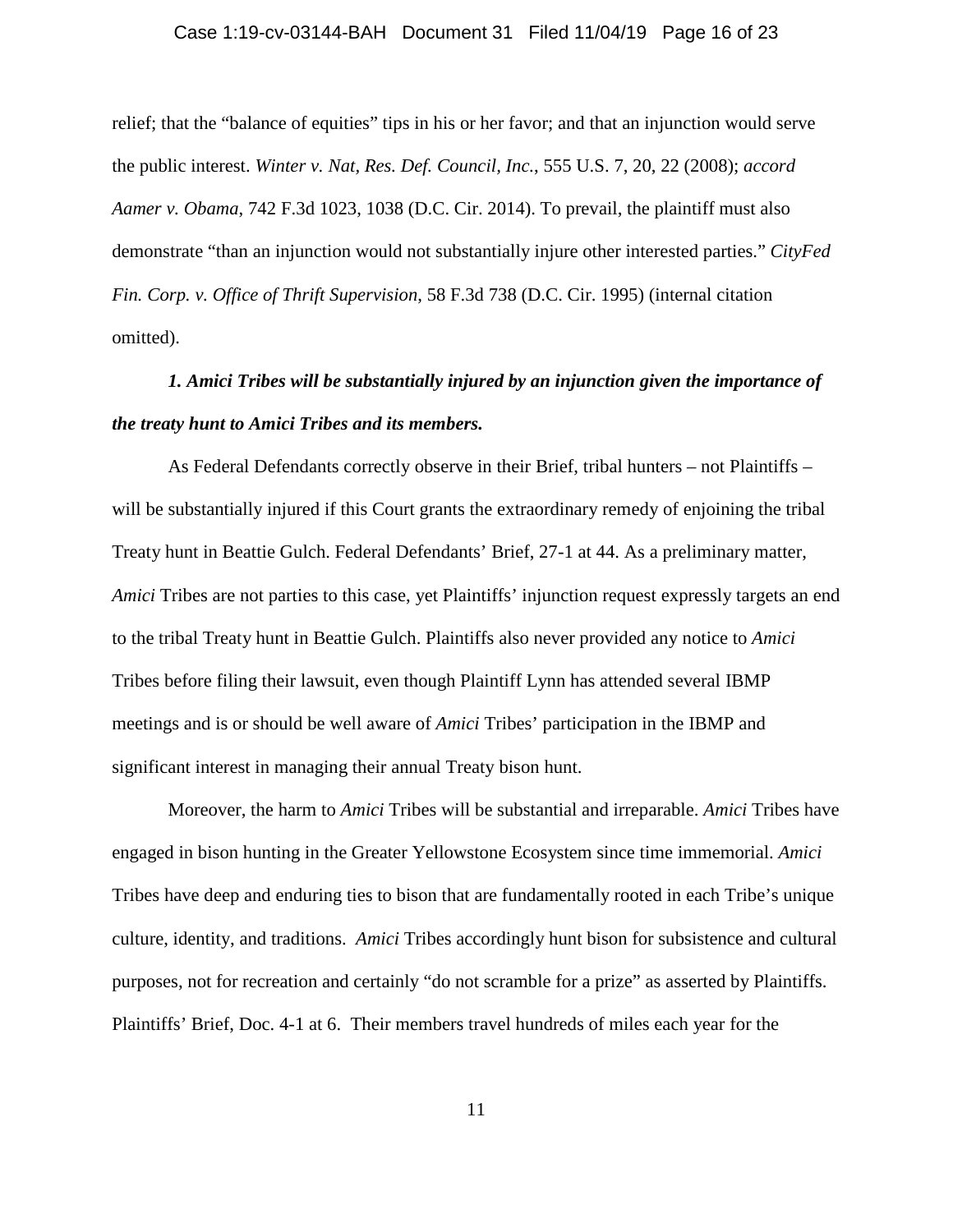#### Case 1:19-cv-03144-BAH Document 31 Filed 11/04/19 Page 17 of 23

opportunity to exercise their Treaty rights and harvest a bison as their ancestors did. To tribal members, the hunt provides a healthy and sustainable source of food and clothing for family members and an opportunity to re-establish cultural and spiritual connections to a majestic animal that at one time was intentionally destroyed as a military and political expedient, resulting in the near-extirpation of the species and devastating trauma to *Amici* Tribes.

Furthermore, as Federal Defendants and Plaintiffs correctly note, tribal Treaty hunting opportunities are geographically limited. *Amici* Tribes' Treaty bison hunt is currently limited to public lands, including National Forest lands adjacent to Yellowstone National Park. Tribal Treaty hunters do not hunt bison within the boundaries of Yellowstone National Park or on private property outside of the Park. A primary corridor for the bison migrating north of Yellowstone Park is on National Forest land through Beattie Gulch, which is why Beattie Gulch is where the majority of the *Amici* Tribes' harvest has occurred and is anticipated to occur in the near future. Plaintiffs' Exhibit C, Doc 4-11 at 1 (September 21, 2018 Letter from Montana Fish, Wildlife, and Parks to Interested Person).

An injunction against hunting in Beattie Gulch would inevitably impact the exercise of already limited Treaty hunting rights, which is a cultural activity that provides much needed sustenance for tribal members. This would result in substantial injury to *Amici* Tribes and their interests. Accordingly, the Court should deny Plaintiff's request for injunction.

12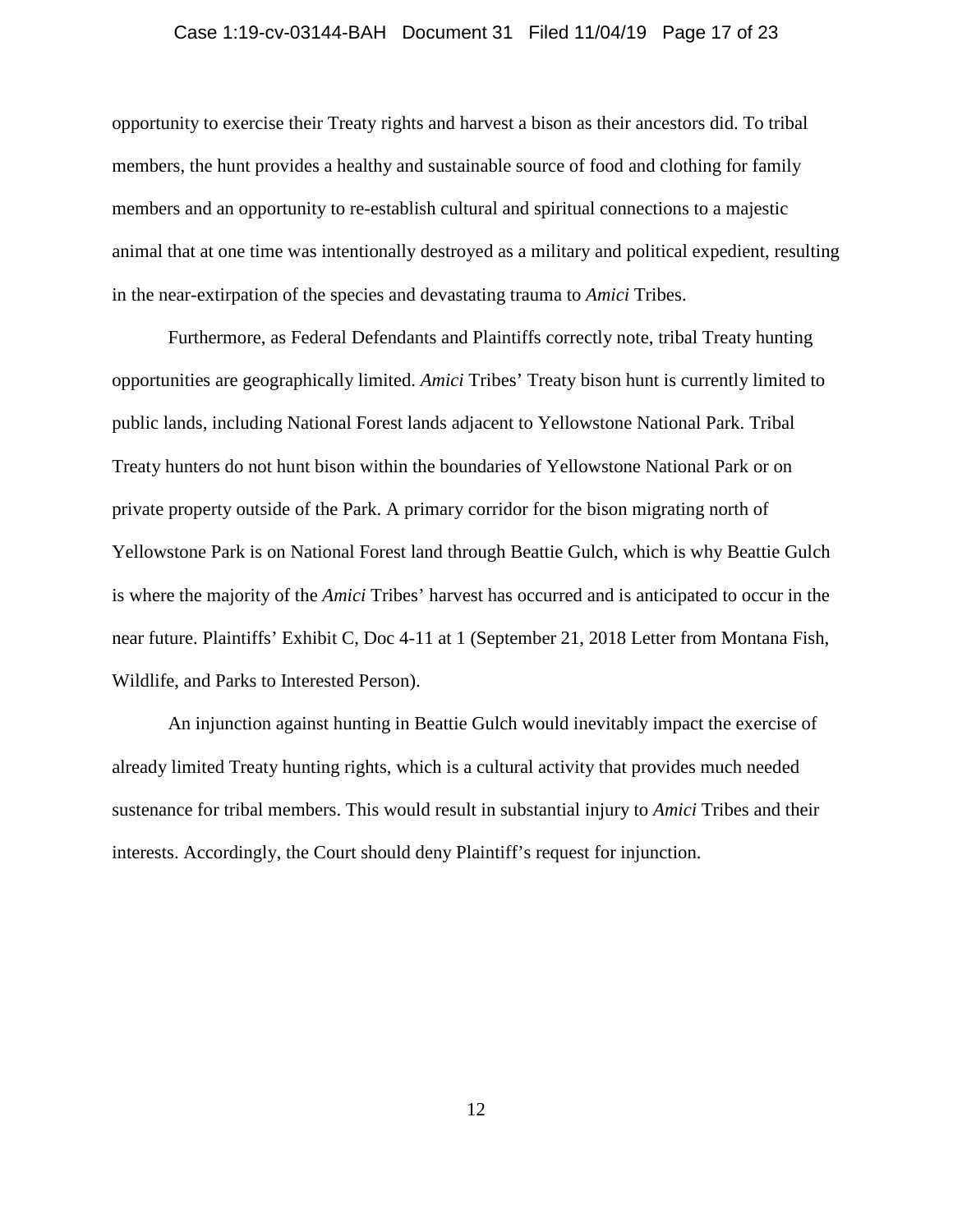*2. The balance of equities overwhelmingly favors denying Plaintiffs an injunction because of the substantial efforts that the Amici Tribes have devoted to ensuring the safety of the hunt.*

It is important to note that an injunction ordering the Forest Service to enjoin tribal Treaty hunting opportunities at Beattie Gulch would be particularly inappropriate given that neither the Forest Service nor other Federal Defendants authorizes or enforces *Amici* Tribes' Treaty hunt. That sovereign authority is vested in *Amici* Tribes, who promulgate their own laws and regulations governing the Treaty hunt for their members and enforce them. In exercising this authority, *Amici* Tribes have devoted substantial resources and efforts to prioritizing safety and ensuring a responsible Treaty hunt.

*Amici* Tribes have also been willing partners in addressing Beattie Gulch bison hunt safety and continue to work with state and federal agencies as well as the Gardiner community. As the Forest Service began modifying the land open to hunting in Beattie Gulch, *Amici* Tribes voluntarily complied, and did not challenge the Forest Service's action to enlarge the noshooting zone despite the resulting reduction of an already limited hunt area. *See,* Docs 25-6, 25- 7, 25-8 (current Forest Service no shooting zones).

Furthermore, *Amici* Tribes recognized in 2017 that an increasing number of bison hunters in Beattie Gulch, coupled with the increasingly limited hunt area, necessitated additional safety measures. Accordingly, *Amici* Tribes committed to developing a collective Memorandum of Agreement ("MOA") to establish a joint framework for how *Amici* Tribes would manage their respective hunters in the Beattie Gulch area. The MOA is discussed in the Federal Defendants' Brief, Doc 27-1 and attached as Exhibit 2, Doc 25-2. After the execution of the MOA, *Amici*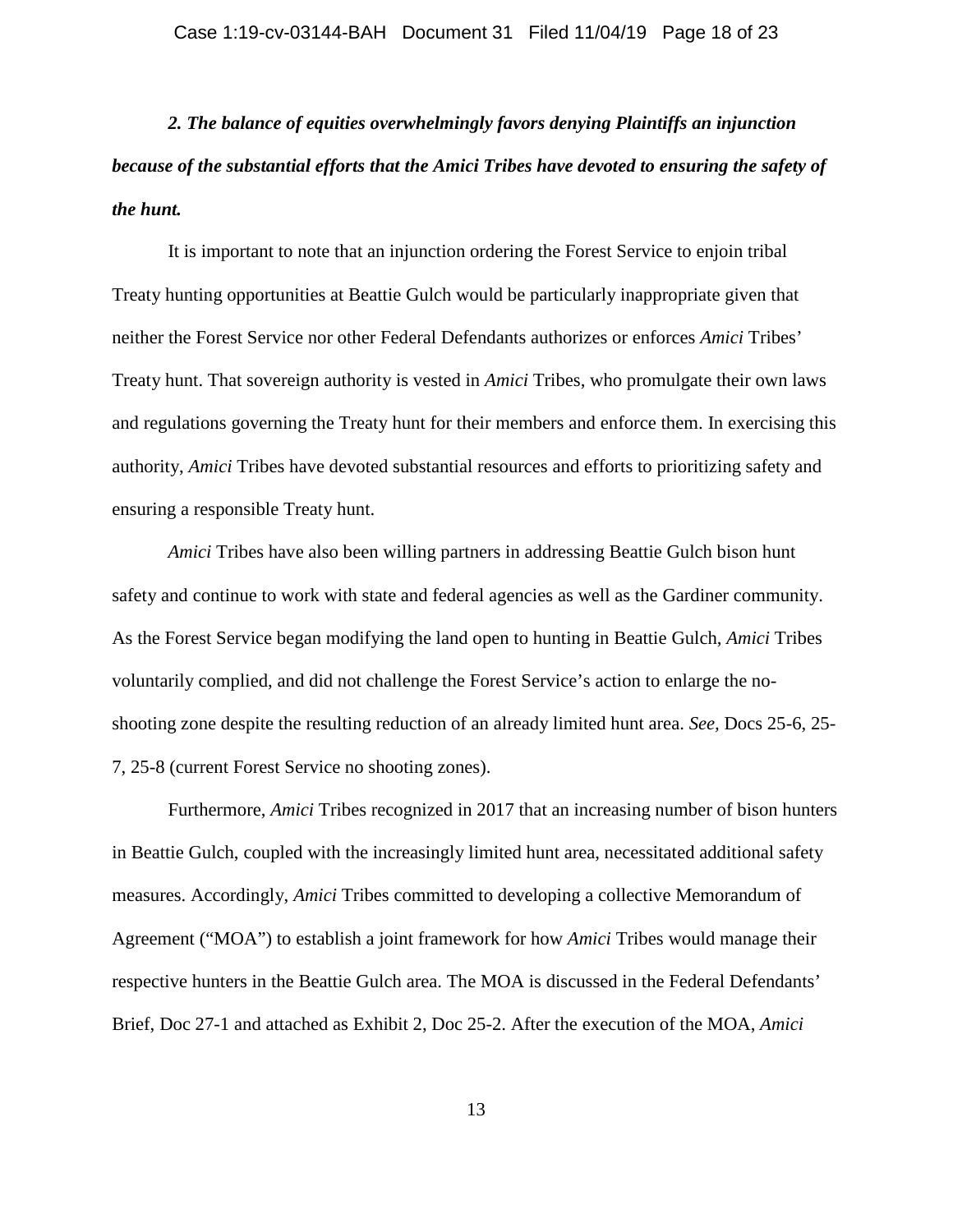#### Case 1:19-cv-03144-BAH Document 31 Filed 11/04/19 Page 19 of 23

Tribes participated in a public meeting in Gardiner to discuss the Treaty hunt and explain the MOA to the Gardiner community.<sup>[19](#page-18-0)</sup>

The MOA has a number of safety protocols, including a common set of regulations for hunters in Beattie Gulch. Doc 25-2. Key elements of the MOA include a significantly reduced number of hunters allowed in the Beattie Gulch area during a hunting period, mandatory noshoot restrictions during bison retrieval, and a requirement that tribal law enforcement be present any time *Amici* Tribes have hunters in Beattie Gulch. Doc 25-2. *Amici* Tribes each determine how to incorporate the increased safety features of the MOA into their respective bison hunt regulations.[20](#page-18-1)

Consistent with the MOA's prioritization of safety, *Amici* Tribes maintain communication with the Gardiner community on issues surrounding Beattie Gulch and the Tribal bison hunt. The April 2019 IBMP meetings devoted an extended amount of time to meeting with Gardiner residents to discuss improving safety of the north side bison hunt, including a full field day with Gardiner community leaders from the Bear Creek Council.<sup>[21](#page-18-2)</sup> A follow up discussion with the Bear Creek Council members was held at the July IBMP meeting.<sup>[22](#page-18-3)</sup> Issues of intergovernmental coordination regarding hunt safety and the public is a regular discussion at the annual bison hunt managers meeting each spring. *See, e.g. Id.*, p.3 (IBMP agenda item for report from May 16, 2019 hunt managers meeting in Missoula, Montana).

<span id="page-18-0"></span> <sup>19</sup> *See,* <https://visitgardinermt.com/images/docs/newsletters/20171011.pdf> (published announcement by CSKT for a community meeting with the tribes before the 2017-18 hunting season).

<span id="page-18-1"></span><sup>20</sup> *See,* e.g. https://csktbisonhunt.org/RegsMapsUpdates/ (describing Beattie Gulch Special Permit Hunt Area for CSKT hunters).

<span id="page-18-2"></span><sup>&</sup>lt;sup>21</sup> *See*, ibmp.info/Library/20190425/IBMP\_2019Apr25\_MeetingSummary\_ FINAL.pdf.

<span id="page-18-3"></span><sup>22</sup> *See,* ibmp.info/Library/20190731/IBMP\_2019Jul31\_MeetingSummary\_DRAFT \_ver19862.pdf.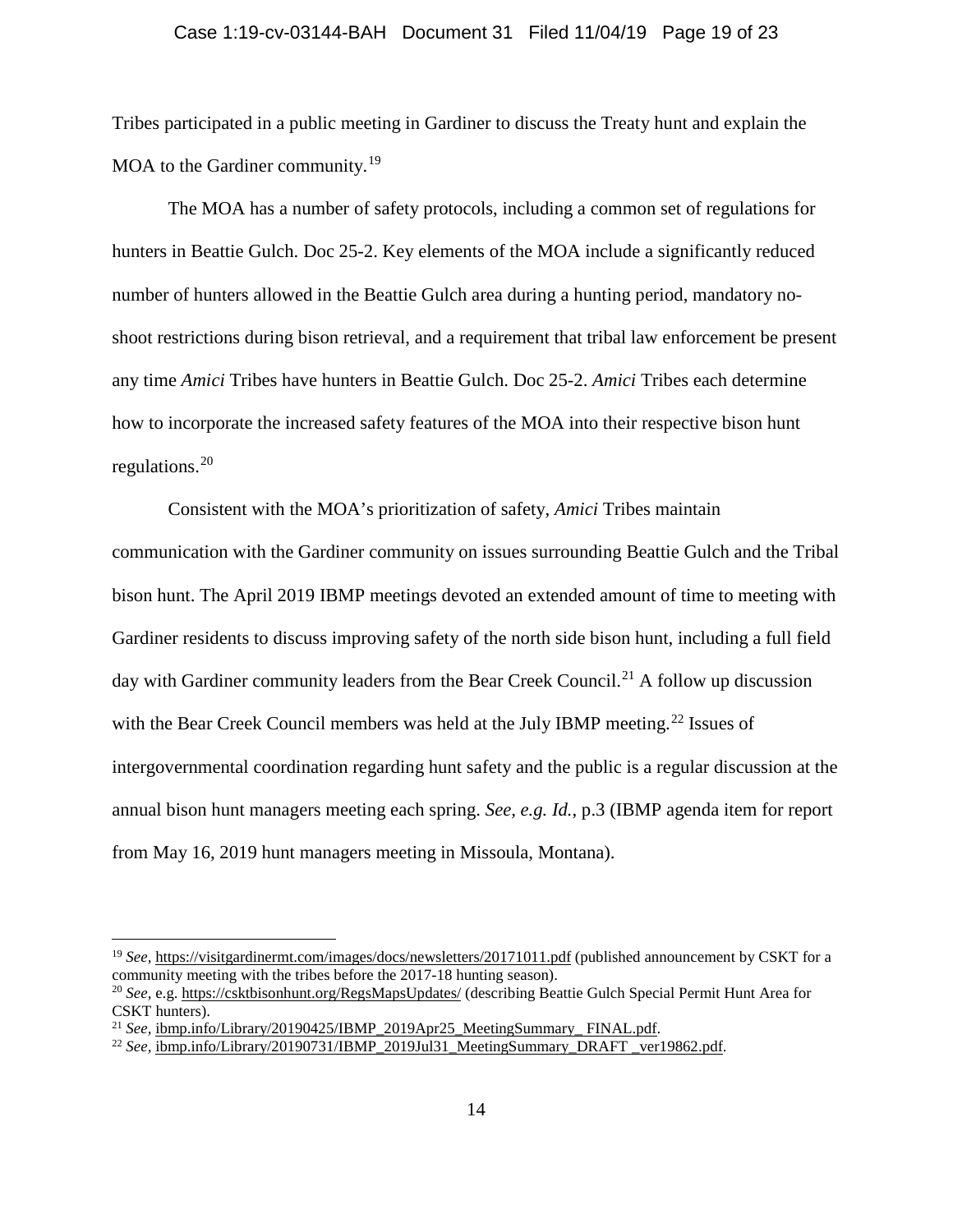#### Case 1:19-cv-03144-BAH Document 31 Filed 11/04/19 Page 20 of 23

Plaintiffs' requested injunction fails to acknowledge the significant measures *Amici* Tribes have taken to address bison hunt safety in Beattie Gulch, and their efforts at ongoing communication with the Gardiner community. The balance of equities tips steeply in favor of the Court denying the injunction.

# *3. Enjoining the bison hunt is contrary to the public interest in upholding tribal sovereignty and the exercise of Treaty rights.*

There is a "paramount federal policy" toward ensuring that the development of "strong tribal governments" is free from interference. *Seneca-Cayuga Tribe of Oklahoma v. State of Okl. ex rel Thompson*, 874 F.2d 709, 716 (10th Cir. 1989). As such, protecting tribal sovereignty is in the public interest. *See Ute Indian Tribe of the Uintah & Ouray Reservation v. Utah*, 790 F.3d 1000, 1007 (10th Cir. 2015). Treaties, which are the "supreme Law of the Land,"[23](#page-19-0) serve as formal acknowledgements of tribal sovereignty. By extension, then, protecting the exercise of tribal Treaty rights and the federal promises made therein is likewise in the public interest. This is consistent with the federal government's trust responsibility to Indian tribes*. See Parravano v. Babbitt*, 70 F.3d 539, 547 (9th Cir. 1995) (stating that, pursuant to the trust obligation, "the tribes' federally reserved fishing rights are accompanied by a corresponding duty on the part of the government to preserve those rights."). Indeed, this Court has noted that "[o]bviously, it is in the public interest to honor any governmental obligations to the Indian Tribes." *Campo Band of Mission Indians v. United States*, 2000 U.S. Dist. LEXIS 7269, \*30 (D.D.C. 2000) (finding that a tribe failed to demonstrate that the federal government had assumed a fiduciary duty in the disposition of excess U.S. Navy property).

<span id="page-19-0"></span> <sup>23</sup> United States Constitution art. VI.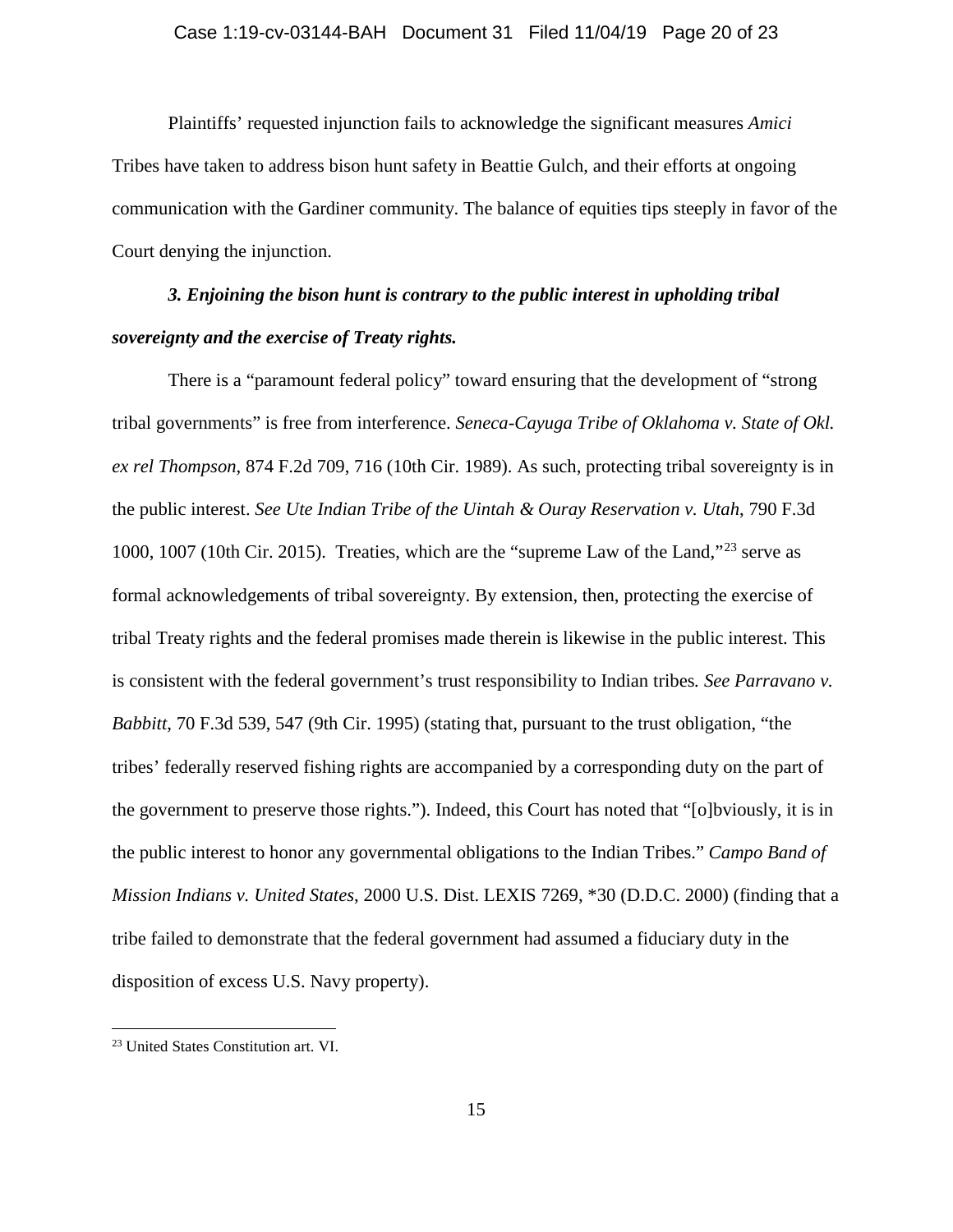#### Case 1:19-cv-03144-BAH Document 31 Filed 11/04/19 Page 21 of 23

*Amici* Tribes' sovereign acts of developing and implementing bison hunting programs, including certain regulatory efforts specific to Beattie Gulch, constitute an exercise of selfgovernment. The protection of this exercise is within the public interest and consistent with federal policy. Similarly, the protection of the federal promises to *Amici* Tribes' of their right to hunt bison, as formalized in *Amici* Tribes' respective Treaties, is in the public interest. Here, Plaintiffs do not and cannot offer the Court any evidence why the balance of harms tips in favor of speculative, indirect harm to an adjacent property owner, and against *Amici* Tribes' constitutionally-preserved, pre-existing and lawful exercise of treaty rights. Thus, the Court should reject Plaintiffs' request for an injunction, thereby favoring the public interest in the protection of tribal sovereignty and Treaty rights.

#### **IV. CONCLUSION**

For the foregoing reasons, *Amici* Tribes respectfully request that this Court deny Plaintiffs' motion for a preliminary injunction.

Respectfully submitted this 4th day of November, 2019.

/s/ Brian D. Upton Brian D. Upton /s/John T. Harrison John T. Harrison, *pro hac vice* Attorneys for Confederated Salish and Kootenai Tribes CSKT Legal Department 36100 2nd St. East P.O. Box 278 Pablo, MT 59855 (406) 675-2700, ext. 1165 [Brian.Upton@cskt.org](mailto:Brian.Upton@cskt.org) John.Harrison@cskt.org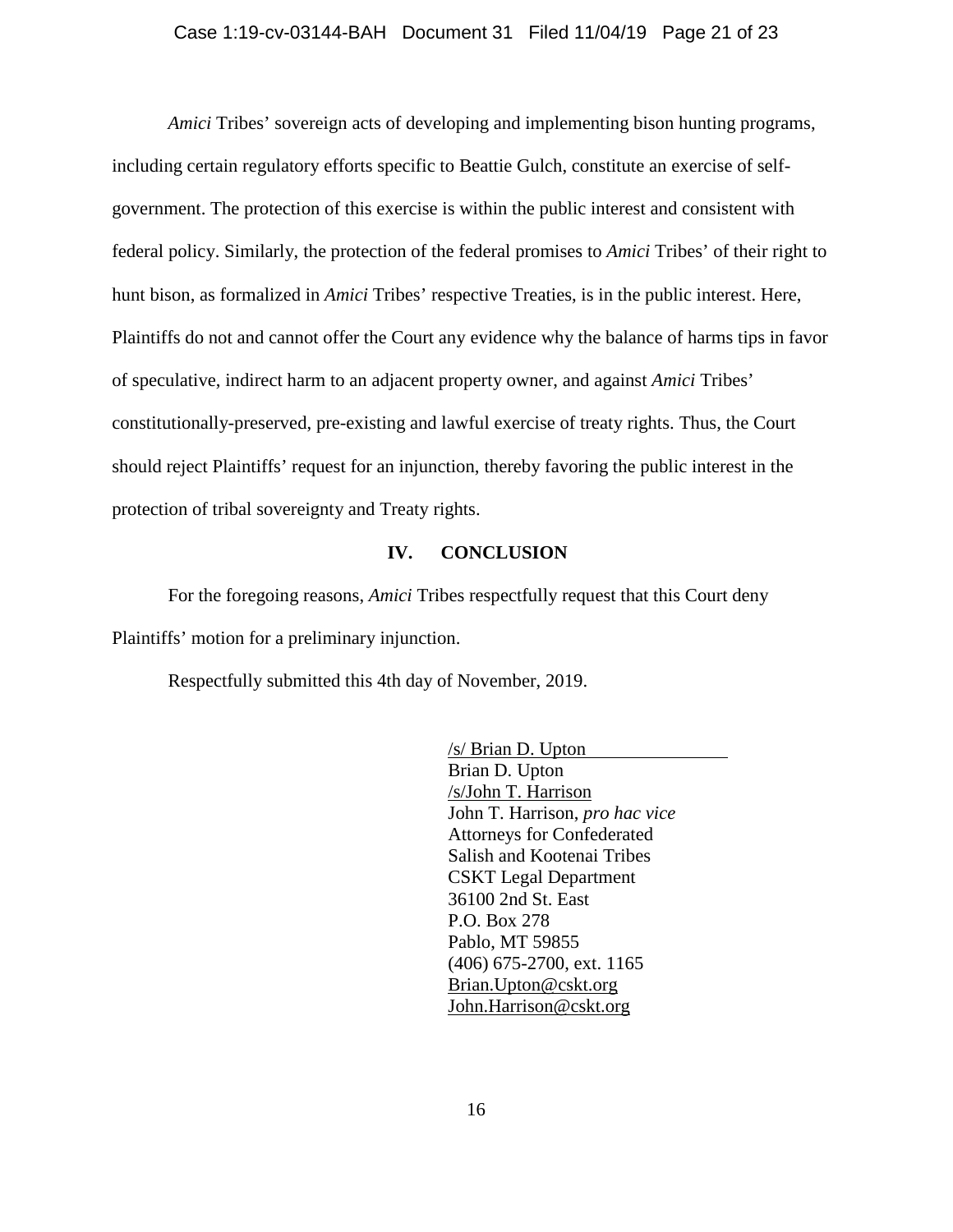/s/Michael A. Lopez Michael A. Lopez, *pro hac vice* Nez Perce Tribe Office of Legal Counsel P.O. Box 305 100 Agency Rd Lapwai, ID 83540 (208) 843-7355 Facsimile: (208) 843-7377 mlopez@nezperce.org *Attorney for Nez Perce Tribe*

/s/ Joseph R. Pitt Joseph R. Pitt, *pro hac vice* Office of Legal Counsel Confederated Tribes of the Umatilla Indian Reservation 46411 Timine Way Pendleton, OR 97801 Telephone and Facsimile: (541) 429-7404 [joepitt@ctuir.org](mailto:joepitt@ctuir.org) *Attorney for Confederated Tribes of the Umatilla Indian Reservation*

/s/ Ethan Jones Ethan Jones (WA46911) [ethan@yakamanation-olc.org](mailto:ethan@yakamanation-olc.org) Yakama Nation Office of Legal Counsel P.O. Box 150 Toppenish, WA 98948-0150 (509) 865-7268 Facsimile: (509) 865-4713